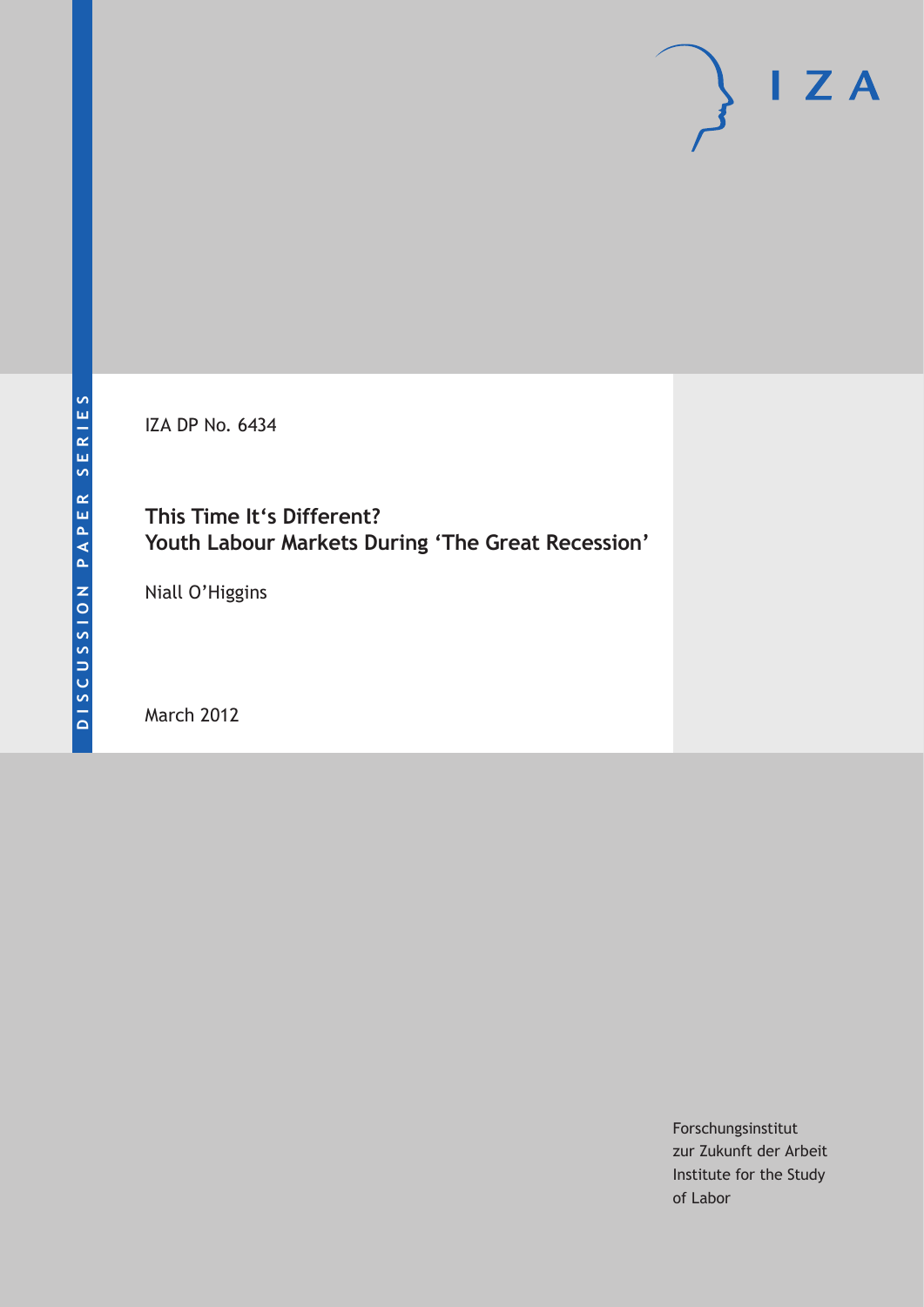# **This Time It's Different? Youth Labour Markets During 'The Great Recession'**

**Niall O'Higgins** 

*LABESS & CELPE, Università di Salerno and IZA* 

Discussion Paper No. 6434 March 2012

IZA

P.O. Box 7240 53072 Bonn **Germany** 

Phone: +49-228-3894-0 Fax: +49-228-3894-180 E-mail: [iza@iza.org](mailto:iza@iza.org)

Any opinions expressed here are those of the author(s) and not those of IZA. Research published in this series may include views on policy, but the institute itself takes no institutional policy positions.

The Institute for the Study of Labor (IZA) in Bonn is a local and virtual international research center and a place of communication between science, politics and business. IZA is an independent nonprofit organization supported by Deutsche Post Foundation. The center is associated with the University of Bonn and offers a stimulating research environment through its international network, workshops and conferences, data service, project support, research visits and doctoral program. IZA engages in (i) original and internationally competitive research in all fields of labor economics, (ii) development of policy concepts, and (iii) dissemination of research results and concepts to the interested public.

IZA Discussion Papers often represent preliminary work and are circulated to encourage discussion. Citation of such a paper should account for its provisional character. A revised version may be available directly from the author.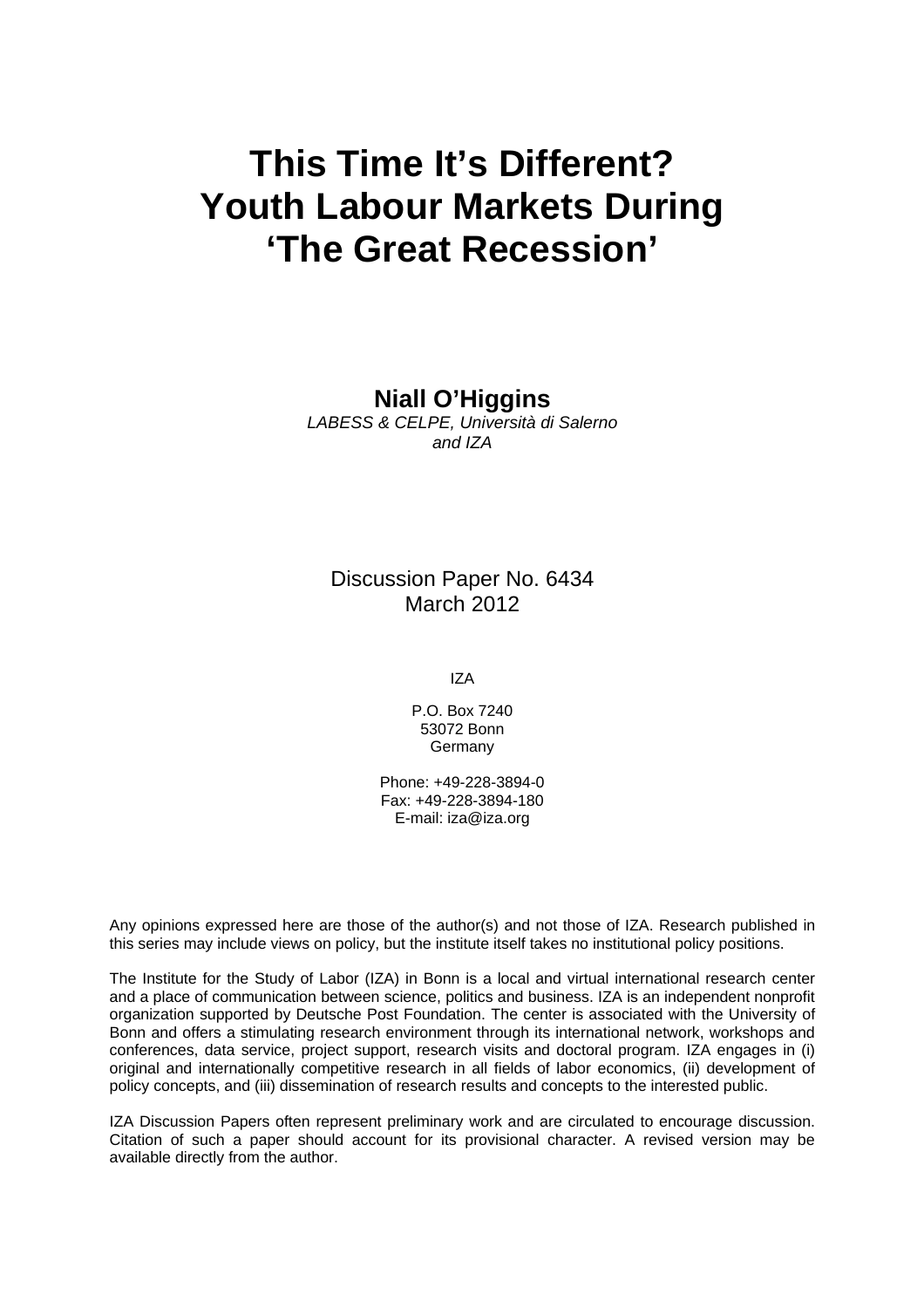IZA Discussion Paper No. 6434 March 2012

# **ABSTRACT**

## **This Time It's Different? Youth Labour Markets During 'The Great Recession['\\*](#page-2-0)**

This paper looks at the effects of the 'Great Recession' on young people's labour market experiences in the European Union. The paper documents some of the key characteristics of young people's labour market experiences during the current recession and then seeks to provide some explanations of these applying both cross-section and time series rolling regression models in order, in particular, to better understand the role of labour market institutions as a determining factor of differing experiences across countries. The analysis finds that labour market flexibility contributed significantly to the negative consequences felt by young people during the recession.

JEL Classification: I28, J13, J23, J24

Keywords: recession, youth labour markets, human capital, EPL

Corresponding author:

Niall O'Higgins DiSES Università di Salerno Via Ponte Don Melillo 84084 Fisciano (SA) Italy E-mail: [nohiggins@unisa.it](mailto:nohiggins@unisa.it)

 $\overline{a}$ 

<span id="page-2-0"></span><sup>\*</sup> I would like to thank participants at conferences in Helsinki, Perugia and Vienna for their useful comments on previous drafts.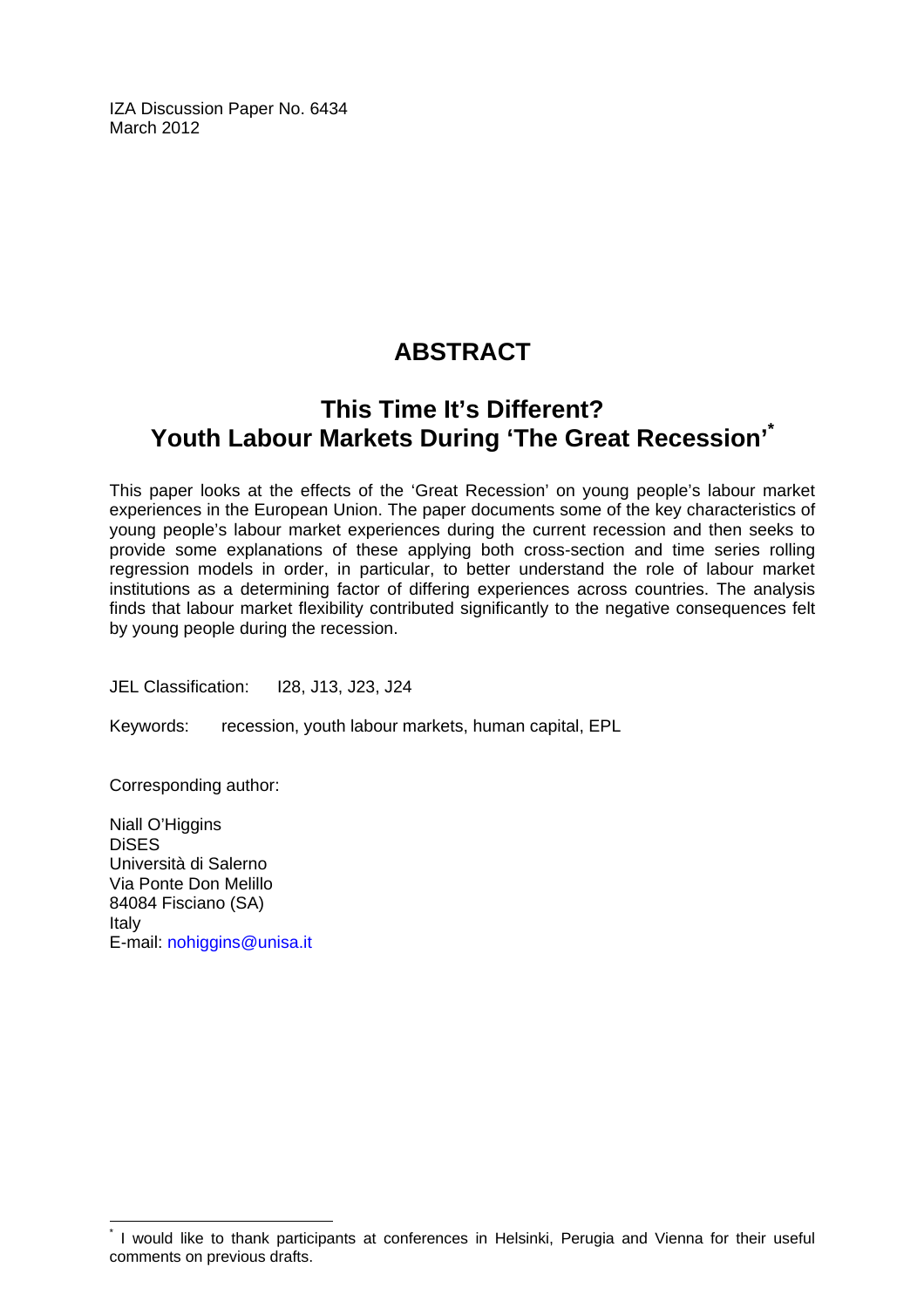### **1. Introduction**

As of writing it remains unclear how long the present 'great recession' is likely to continue in EU countries. Apparent recovery has proved transitory in many countries and for some, Greece in particular, there is no sign of an imminent return to positive economic growth. This paper looks at the effects of the recession on young people's labour market experiences in the European Union. The next section documents some of the key characteristics of young people's labour market experiences during the current recession. Section 3 then seeks to provide some explanations of these, applying both cross-section and time-series rolling regression models in order, in particular, to better understand the role of labour market institutions as a determining factor of differing experiences across countries.

### **2. Young people and the 'Great Recession' – A special case?**

#### 2.1 *Youth unemployment*

Young people were undoubtedly hit hard by the recession albeit with much cross-country variation (Figure 1); youth unemployment rates in the EU as a whole rose by over 35 percent, or 5.5 percentage points, over the three year period between 2008Q3 and 2011Q3. A number of authors and international institutions have argued that young people were more severely affected by the recession than were other workers, basing this statement on an appeal to the percentage point change in unemployment rates of young people compared to adults.<sup>1</sup>

The emphasis on this justification for the affirmation is misplaced for at least three reasons: a) because, as is well known, youth unemployment rates are both significantly higher and more variable than prime age adult rates; b) due principally to participation in education, labour force participation rates are relatively low amongst young people, so that a substantial increase in youth unemployment rates may occur due to the unemployment of relatively few more young people; and

<sup>&</sup>lt;sup>1</sup> See, for example, European Commission (2009), and Verick (2009).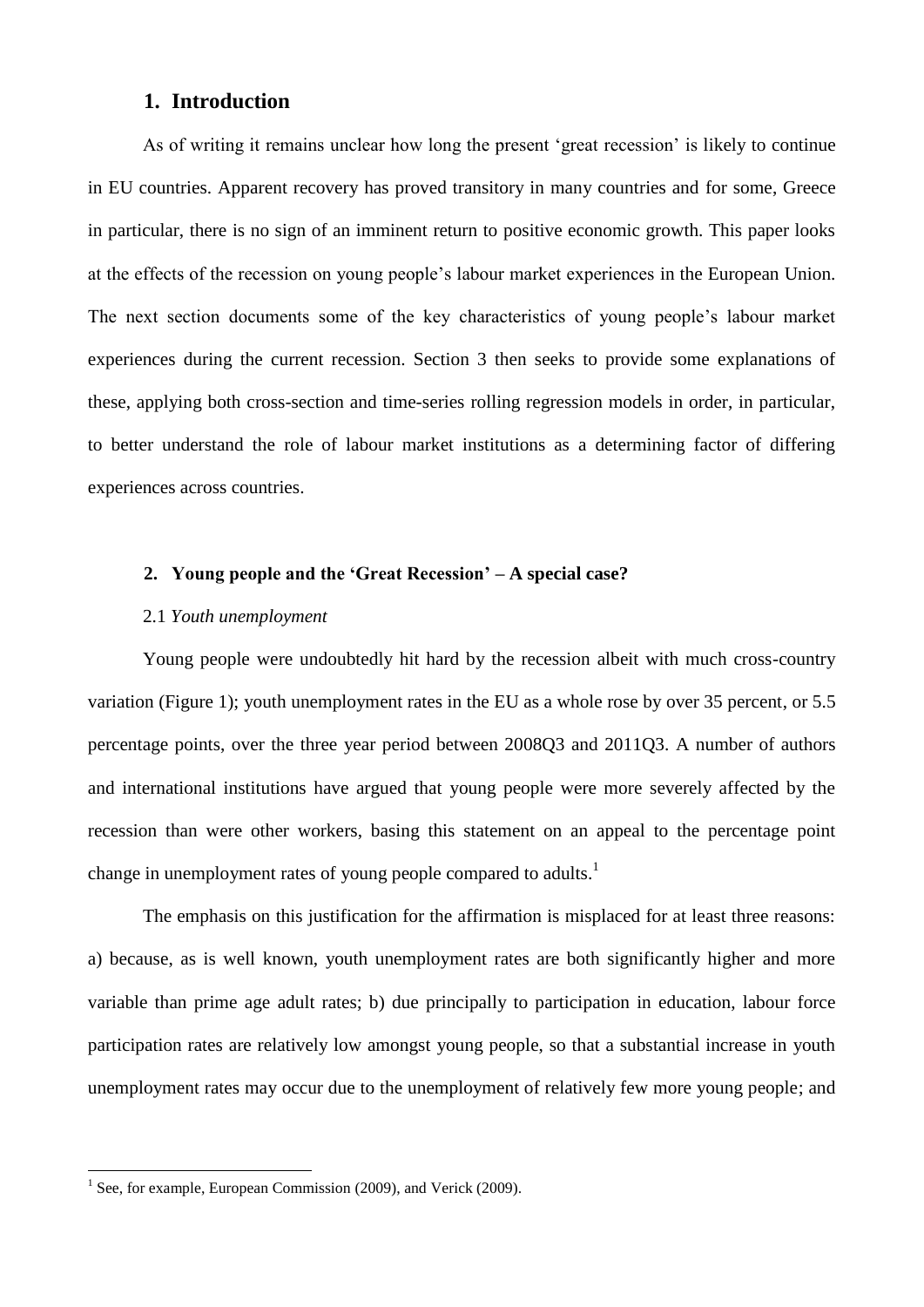c) the longer term negative effects of extended unemployment are likely to be particularly severe for young people. $^{2}$ 



**Figure 1: Youth unemployment rates in EU countries, 2008Q3 and 2011Q3**

**Source:** Calculated from the Eurostat database, [http://epp.eurostat.ec.europa.eu](http://epp.eurostat.ec.europa.eu/) **Note:** Countries are ordered from left to right in decreasing size of the percentage change in youth unemployment rates.

Point a) and point b) imply that a preferable way of looking at the relative impact of changes for different age-groups is by comparing changes in the unemployment rates of young people relative to another age-group; the obvious choice being prime–age adults. The overall EU situation (Figure 2) suggests that, although initially the youth-adult ratio of unemployment rates rose as the recession started to hit, this was actually a continuation of a longer term trend that was soon halted by the recession with the ratio rapidly falling after 2008. That is, the position of young people improved vis-à-vis adults during the recession at least in terms of relative unemployment rates. Again, there was considerable cross-country variation, and for young people in seven countries,

<u>.</u>

<sup>&</sup>lt;sup>2</sup> See, for example, O'Higgins (1997, 2001) on the relationship between youth and adult unemployment rates. On the extent to which young people were affected by the current recession see also, European Commission (2010) which contains a rather more articulated discussion of the effects of the recession on different groups than was contained in the previous year's publication. The report notes inter alia that, splitting the labour force into ten year age-groups, the largest slice of the increase in unemployment between 2008 and 2010, 30%, was accounted for by increased unemployment amongst 25-34 year olds, nearly one quarter (23.5%) by 35-44 year olds and only 18% was accounted for by increased unemployment amongst young people – the same proportion accounted for by older adults (aged 45- 54). So that only those aged 55 and over contributed less than young people to the increase in unemployment.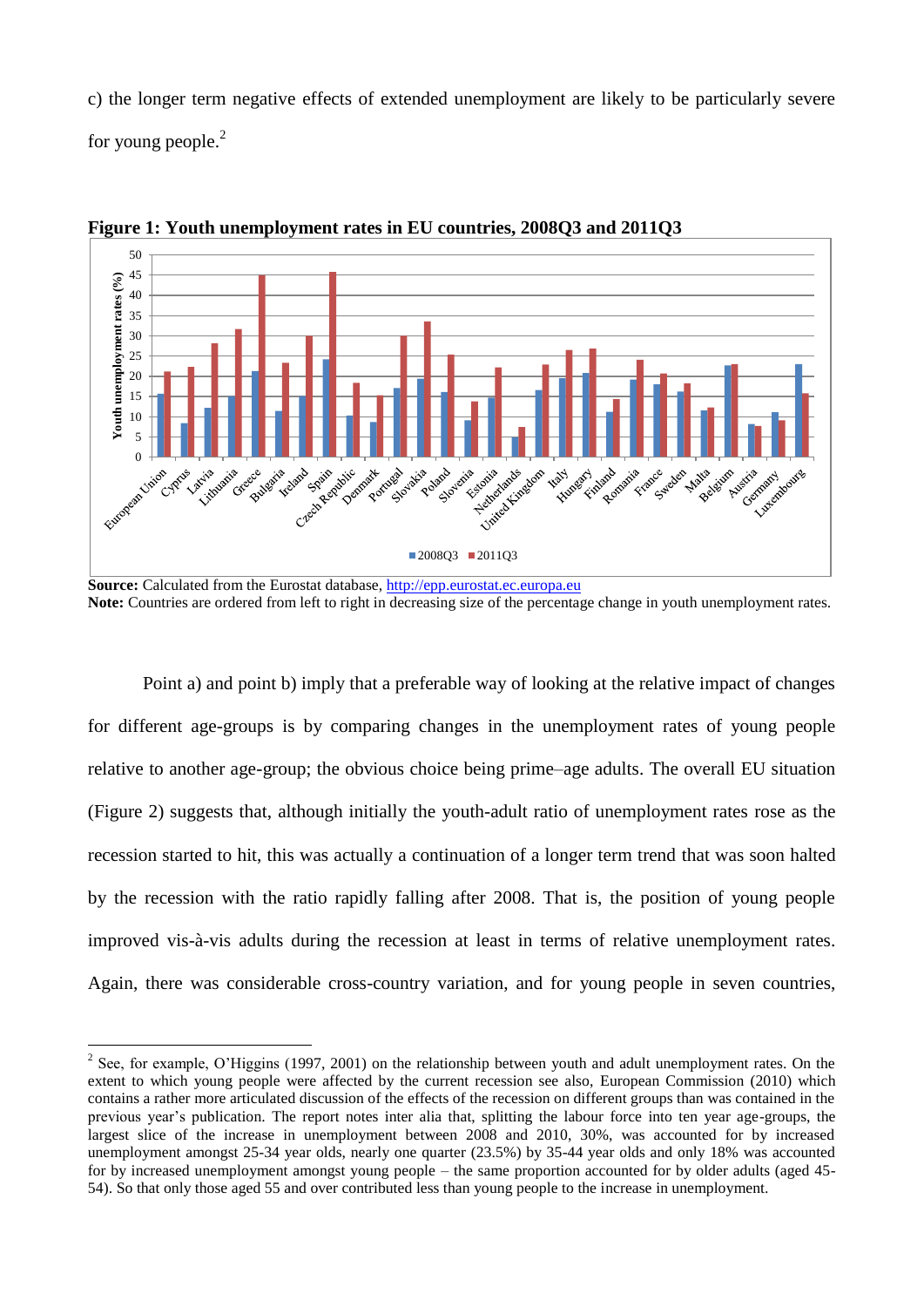comprised of New Member States (NMS), Italy and Portugal, the relative situation of young people worsened considerably (Figure 3). In most countries, however, the relative position of young people, as measured by this ratio, improved and in some countries quite considerably.



**Figure 2: Ratio of youth to adult unemployment rates, EU 1987-2010**

**Source:** Calculated from the Eurostat database, [http://epp.eurostat.ec.europa.eu](http://epp.eurostat.ec.europa.eu/) Note: the figure reports the ratio of annual youth (15-24) unemployment rates to prime-age (25-49) adult rates, 1987-2010.

**Figure 3: Change in the ratio of youth to adult unemployment rates by country, EU 2008Q3 – 2011Q3**



Source: Calculated from the Eurostat database, [http://epp.eurostat.ec.europa.eu](http://epp.eurostat.ec.europa.eu/)

**Notes:** 1) The figure reports the absolute change in the ratio of annual youth (15-24) unemployment rates to prime-age  $(25-49)$  adult rates over the period  $2007Q3 - 2010Q3$ .

2) Countries are ordered from left to right in decreasing size of the change in the ratio.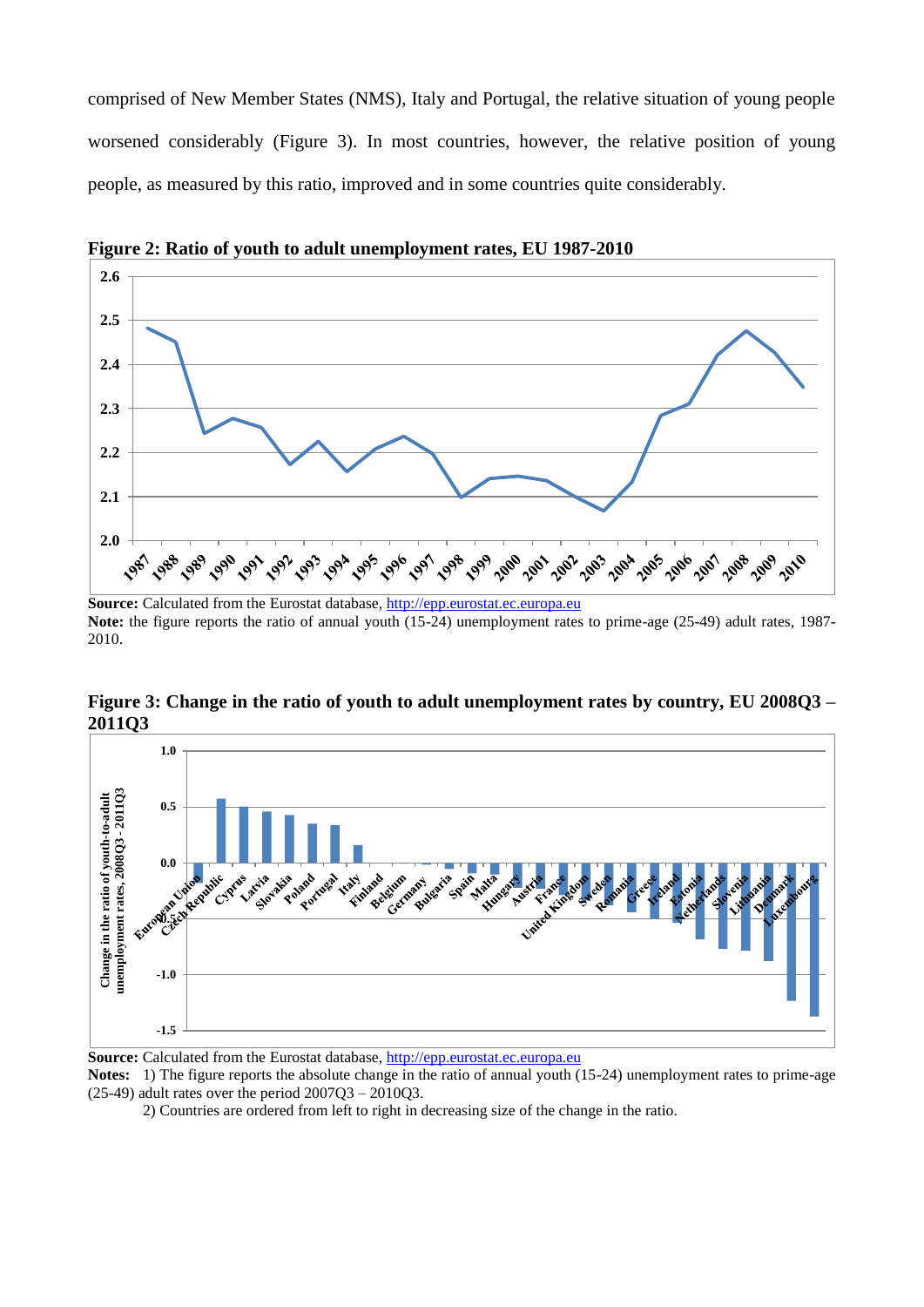#### 2.2 *Long-term youth unemployment*

A number of papers over the years have noted that the effects of unemployment and/or joblessness early on in one's 'working' career are likely to have long-term effects on employment prospects and wages (e.g. Gregg, 2001, and Gregg and Tominey, 2005).<sup>3</sup> Methodological difficulties with separating individual heterogeneity from 'true' duration dependence cast some doubt on the causal influence of early unemployment on later careers identified by early studies. However, the regularity with which such scarring has been found, at least in the European context, as well as more recent attempts to control for these selectivity effects suggest that there really is a scarring effect that goes beyond unobserved individual heterogeneity (e.g. Cockx and Picchio, 2011). The implication is that extended difficulties in the search for work early on are likely to have long-term negative consequences.<sup>4</sup> In the context of the current prolonged recession, this creates the spectre of a lost generation of young people who become permanently excluded from productive employment (Scarpetta et al., 2010). From this point of view, it is not so much that more young people than adults were affected by the current recession because this is debatable and depends a little on how 'more' is defined as well as where one happens to live, - but rather that young people were more affected by the recession than adults in terms of the long-run consequences.

Changes in the incidence of long-term unemployment will tend to reflect the effects of the recession on outflows from, and inflows to, unemployment. Long-term unemployment will tend to increase if new entrants to unemployment outnumber exits from it. Consequently one would expect that the initial effects of a recession would be to reduce long-term unemployment due to the large numbers of new entrants to unemployment; in the case of young people, many of these will be new labour market entrants who initially fail in their search for work. As the recession draws out, longterm unemployment may well rise as the unemployed find it increasingly difficult to find work and who will be further hampered by the fact that they have been unemployed for a significant period

 $3$  The cited paper provides perhaps the strongest case for duration dependence, looking at the effects of early unemployment on career prospects some ten-fifteen years later, controlling for observed heterogeneity.

Gregg & Tominey (2005) identify a scarring effect on wages more than twenty years after unemployment episodes experienced during youth.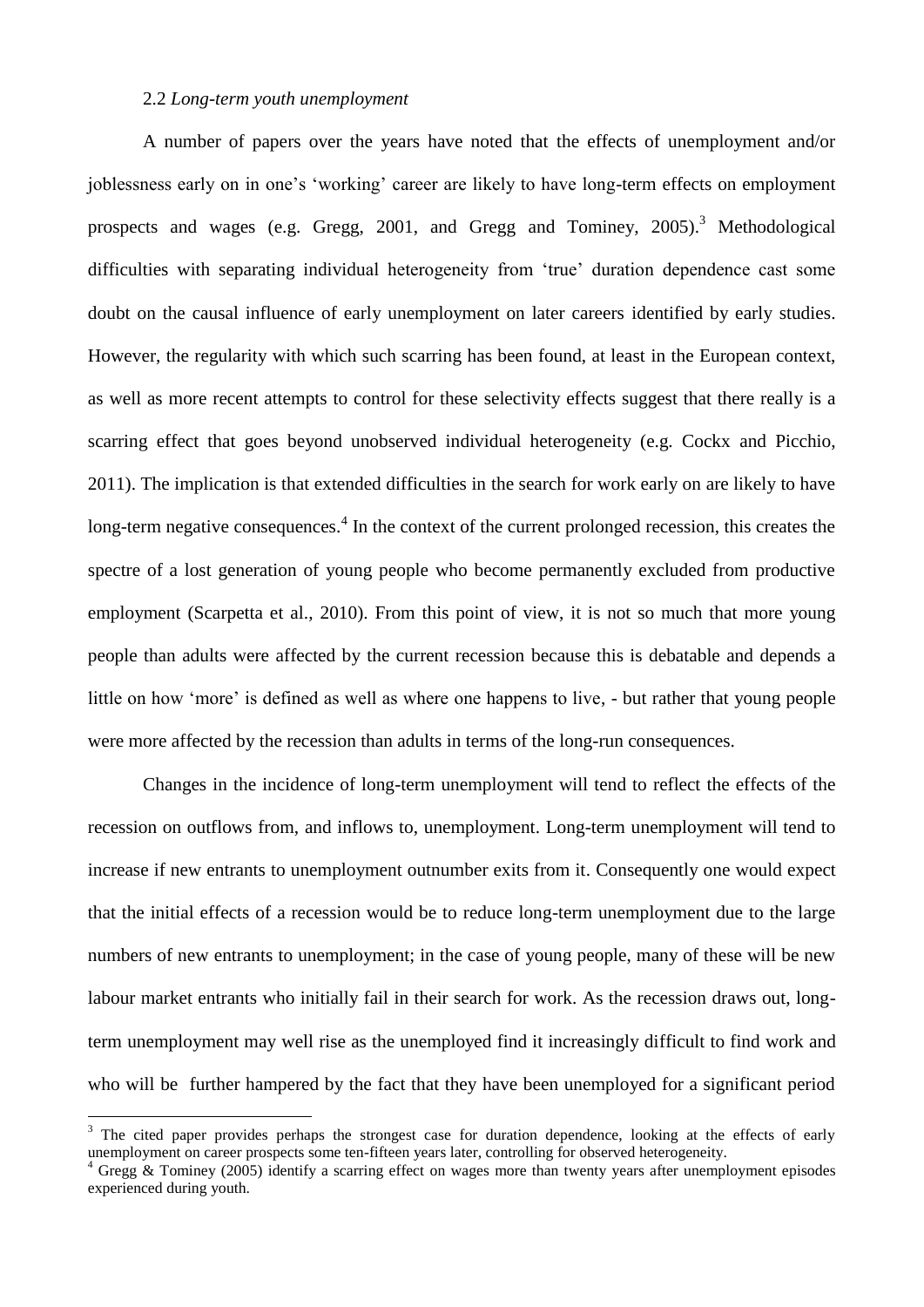of time.<sup>5</sup> This is the spectre of the lost generation identified by the OECD paper cited above. Figure 4 illustrates that this has indeed been occurring in the EU. As youth unemployment began to rise, after an initial slight reduction, the incidence of long-term unemployment amongst the young unemployed increased rapidly, and has continued to do so even as, in the last year or so, youth unemployment rates have reached a plateau. The rise appears to have been steepest in Spain and Ireland, two of the countries that were hardest hit by the recession (Figure 5). $<sup>6</sup>$ </sup>



**Figure 4: Youth unemployment rates and the incidence of youth long-term unemployment, EU 2005Q1 – 2011Q3**

**Source:** Eurostat database, [http://epp.eurostat.ec.europa.eu](http://epp.eurostat.ec.europa.eu/)

<u>.</u>

To some extent the change appears to bear an inverse relation to the pre-crisis incidence of longterm unemployment, but the correlation is weak (-0.25) and in some countries, most notably Italy, young people suffered from both a substantial pre-crisis incidence and a significant increase in the incidence of unemployment in the interim. Perhaps of most importance, between the third quarters

**Note:** The youth unemployment rate is expressed as a percentage of the youth labour force, while the incidence of youth long-term unemployment is defined as the percentage of unemployed young people who have been in that state for more than one year.

<sup>5</sup> However, this effect may of course be attenuated by the introduction of Active Labour Market Policies (ALMP) targeting the long-term unemployed.

<sup>6</sup> Unfortunately data is not available on the incidence of long-term unemployment over this period for any of the Baltic countries, all three of whom were also very hard hit by the recession. As yet, young people in Greece do not seem to have been so severely affected, however, since the recession started to bite rather later in that country, it is predictable that the incidence will rise here too in the near future.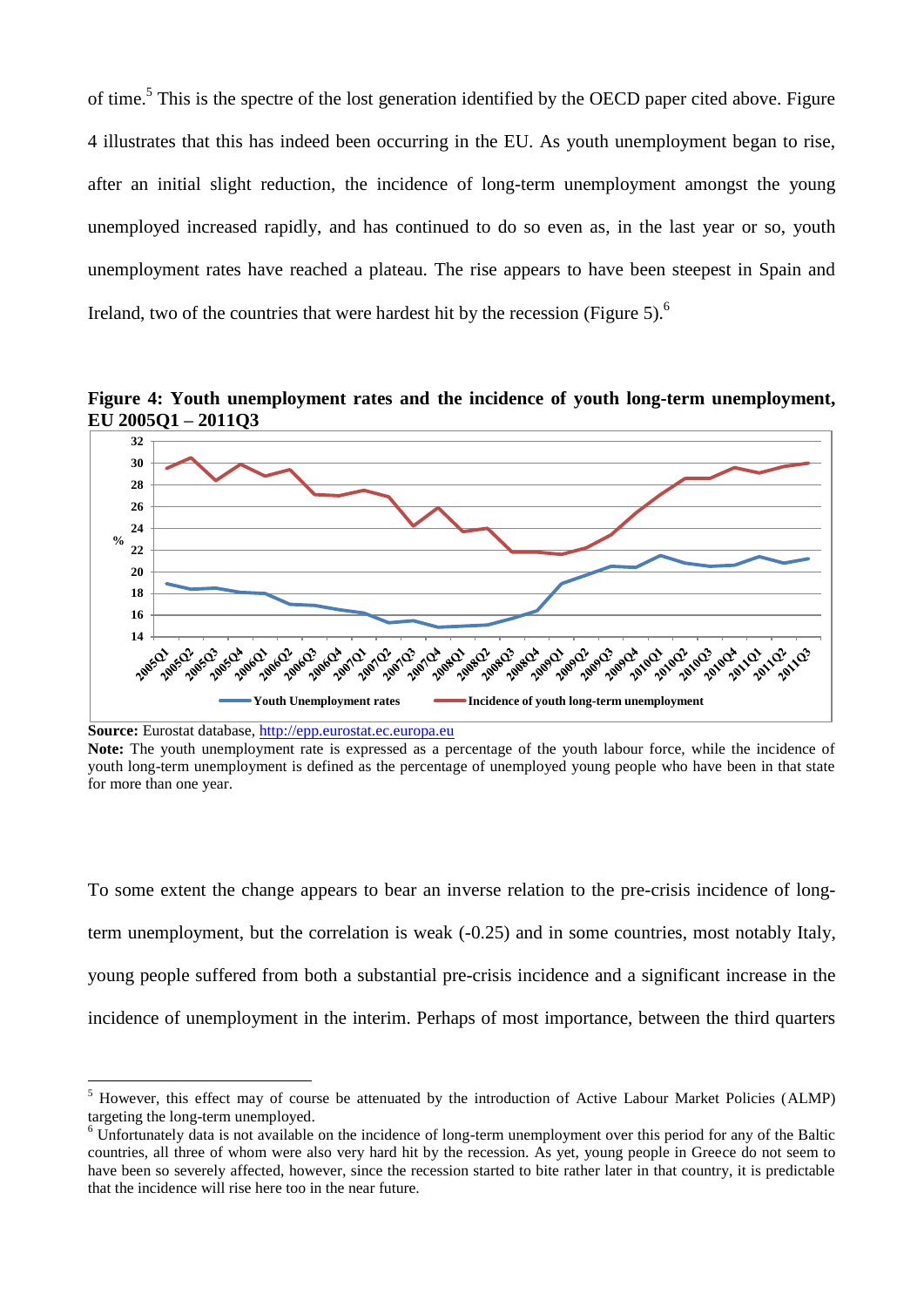of 2008 and 2011the rate of increase in the incidence of long-term unemployment has been much faster amongst young people than among prime-age adults (aged 25-49) so that the mean incidence of long term unemployment amongst young people, expressed as a percentage of the prime-age adult incidence of long-term unemployment, increased by ten percentage points over the period from 58% to 68%, despite numerous interventions during the crisis to ameliorate the effects of the recession on youth labour markets.<sup>7</sup> This is an issue that should be of central concern to policymakers.

**Figure 5: Incidence of long-term unemployment amongst young people in 2008Q3 and the percentage point change in incidence 2008Q3 – 2011Q3** 



**Source:** Calculated from the Eurostat database, [http://epp.eurostat.ec.europa.eu](http://epp.eurostat.ec.europa.eu/) **Note:** The incidence of youth long-term unemployment is defined as the percentage of unemployed young people who have been in that state for more than one year.

#### 2.3 *Temporary employment*

<u>.</u>

The growing incidence of temporary employment amongst young people is a common aspect of youth labour markets in the EU. By the third quarter of 2008, the incidence of temporary employment amongst employees as a whole was 14.4%, whilst for young people the incidence had reached 41.8%; two out of every five young employees in the EU were in temporary employment. During the recession the incidence rose to 44.3% (in 2011Q3) so that in many countries practically

<sup>&</sup>lt;sup>7</sup> See, for example, O'Higgins (2010) for a more detailed discussion of the Active Labour Market Policies – and their efficacy - introduced during the current recession.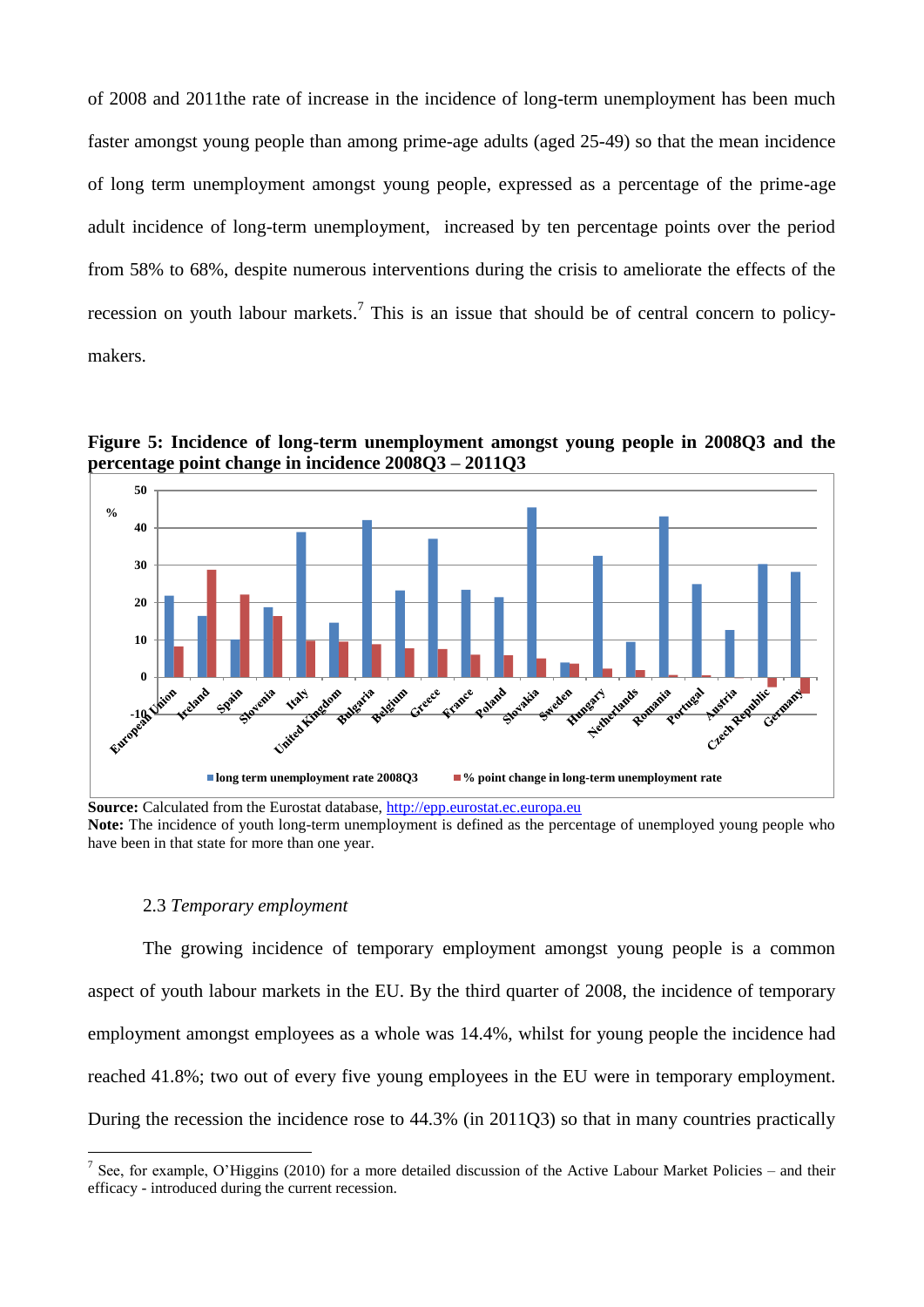all new employment opportunities arising since the recession began have been temporary.<sup>8</sup> The significance of this phenomenon will be discussed below.

# **3. Towards explaining the effects the recession on youth labour markets and how these differed across countries**

A number of recent and some not so recent papers have looked at the factors driving youth employment and unemployment, in recent years focusing on the role of labour market institutions. Throughout this literature, from its beginnings in the 1980s, studies have unanimously found a major role for aggregate demand in determining youth labour market outcomes with a more variable role played by demographic and, above all, institutional factors.<sup>9</sup> Jimeno and Rodriguez-Palenzuela (2002) and Bertola et al. (2007) find a role for unionization rates in reducing youth employment; the former attribute this to wage compression, whilst the latter argue rather more convincingly that unions bargain to protect their core members, prime age males, and are more willing to accept employment losses amongst more peripheral groups such as young people and women. Neither study finds a significant role for Employment Protection Legislation (EPL) per se. The comprehensive study of the role of institutions on employment patterns undertaken by Bassanini and Duval (2006), on the other hand, find a role for EPL in depressing youth employment rates, but, in contrast to Jimeno and Rodriguez-Palenzuela (2002), they also find a positive impact of youth minimum wages on youth employment.

In the context of the current recession, a number of papers have started to look at the role of recessions, as opposed to fluctuations in aggregate demand per se, in determining aggregate and/or youth labour market outcomes. Choudhry et al. (2012) find a consistently positive impact of financial crises on youth unemployment over and above that attributable to variations in aggregate demand whilst Bernal-Verdugo et al. (2012) find inter alia that more flexible labour markets tend

 $8$  This was the case in Italy, for example – for both younger and older workers - although of course the phenomenon was much more pronounced amongst the young (O'Higgins, 2011). For the working population as a whole, the incidence of temporary employment remained constant over the period at 14.4%.

 $9$  Early examples here are Clark & Summers (1982) on the USA and Rice (1986) on the UK.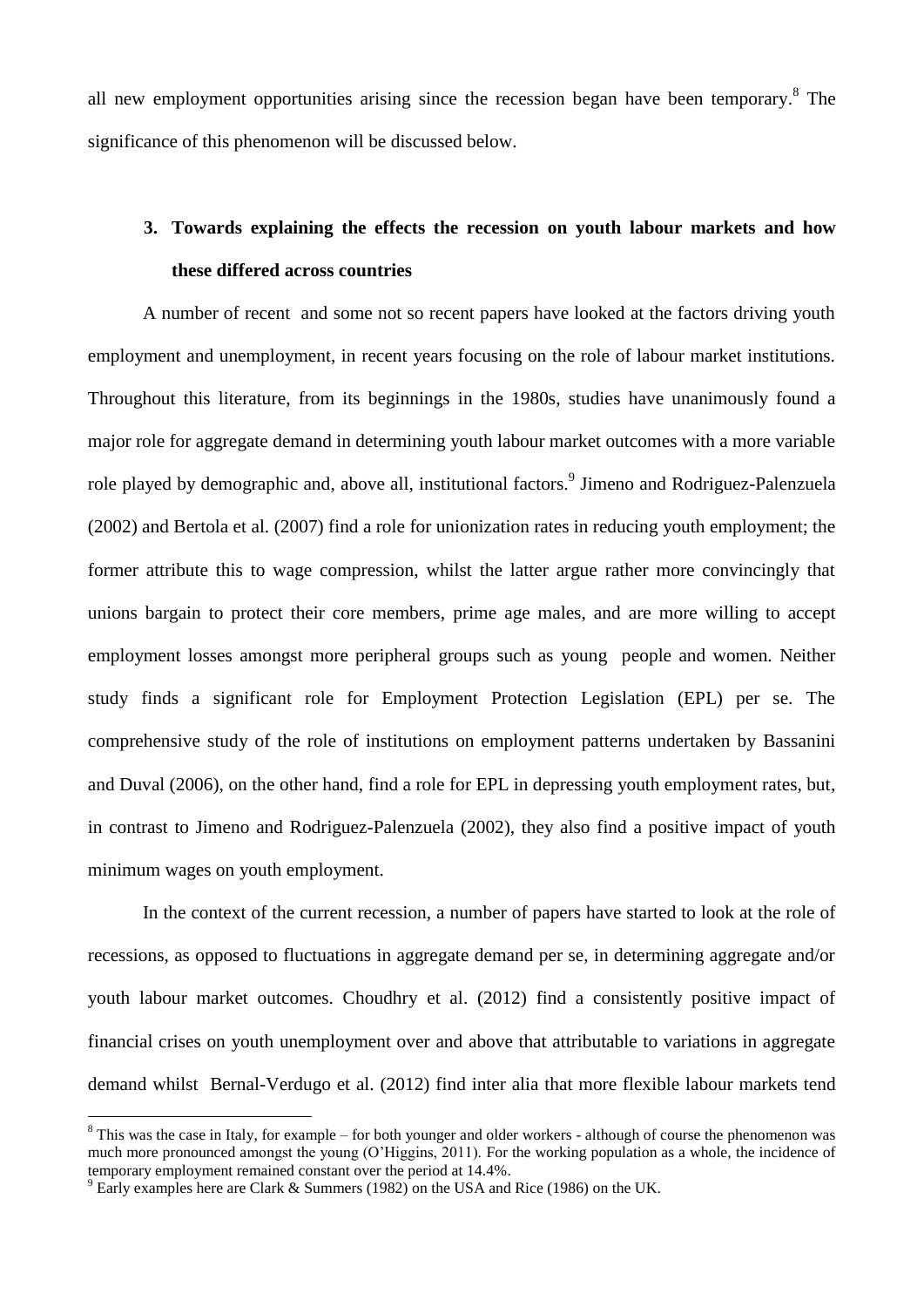to exacerbate the initial negative employment effects of financial crises but that the negative effects of crises last longer in countries with more protected labour markets, particularly so in the case of youth labour markets.

#### 3.1 *Cross-section analysis*

In the light of these findings based on analyses of previous crises, I look here at the effects of the present crisis on youth labour markets with the aim of identifying factors underlying crosscountry differences. A cursory look at the data suffices to establish that youth labour market outcomes were not simply the result of the severity of the crisis (Figure 6). The fall in real GDP is clearly positively associated with the fall in youth employment, but the fit is not very strong with an  $R<sup>2</sup>$  value of less than 0.2 and there are numerous outliers.



**Figure 6: The depth of the recession and the percentage change in youth employment** 

**Note:** The depth of the recession is defined here as the difference between the maximum and minimum values of real GDP over the period 2007Q1 and 2010Q4 using a four quarter moving average. The percentage change in youth employment is measured over the period, 2007Q1 and 2011Q1.

A simple econometric framework serves to illuminate the changes in youth labour markets during the current recession. A cross-section model is used to characterise the associations between youth labour market indicators and the economic and institutional characteristics of European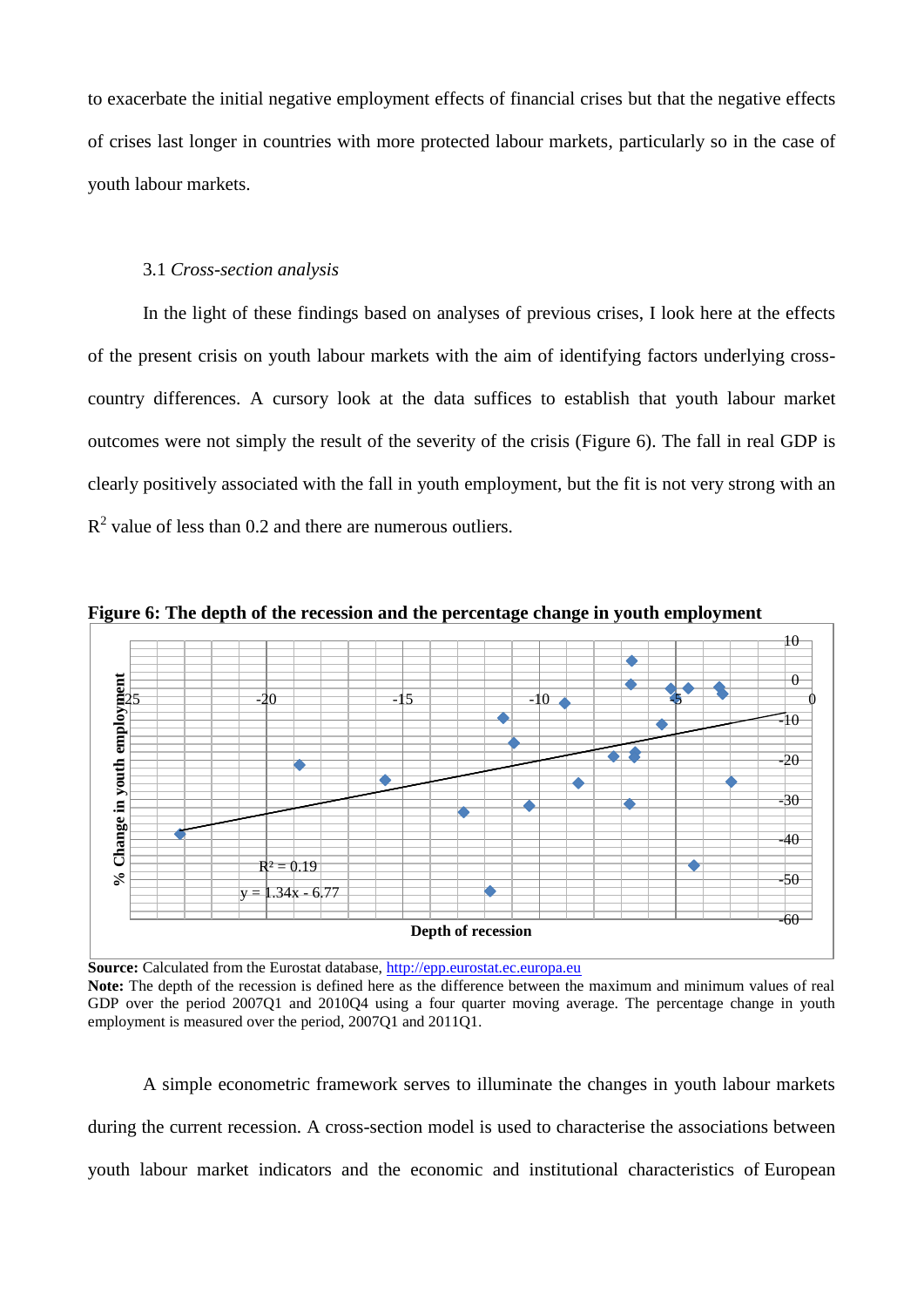|                                            | <b>Dependent variables</b>                             |       |              |                                                                  |                            |                                                                       |                            |                                                                             |                            |       |
|--------------------------------------------|--------------------------------------------------------|-------|--------------|------------------------------------------------------------------|----------------------------|-----------------------------------------------------------------------|----------------------------|-----------------------------------------------------------------------------|----------------------------|-------|
|                                            | % point change in the Emp/Pop<br>ratio 2007Q1 - 2011Q1 |       |              | % point change in the<br><b>OLF/Pop ratio</b><br>2007Q1 - 2011Q1 |                            | % point change in<br>the Unemp/Pop<br>ratio 2007Q1 -<br><b>2011Q1</b> |                            | % point change in<br>the incidence of LT<br><b>Unemp 2007Q1 -</b><br>2011Q1 |                            |       |
|                                            | <b>Males &amp; Females</b>                             |       | <b>Males</b> |                                                                  | <b>Males &amp; Females</b> |                                                                       | <b>Males &amp; Females</b> |                                                                             | <b>Males &amp; Females</b> |       |
|                                            | <b>Coeff</b>                                           | S.E.  | <b>Coeff</b> | S.E.                                                             | <b>Coeff</b>               | S.E.                                                                  | <b>Coeff</b>               | S.E.                                                                        | <b>Coeff</b>               | S.E.  |
| <b>Explanatory variables</b>               |                                                        |       |              |                                                                  |                            |                                                                       |                            |                                                                             |                            |       |
| Depth of recession                         | $-0.48$                                                | 0.29  | $-0.73$      | 0.37                                                             | 0.23                       | 0.18                                                                  | 0.25                       | 0.15                                                                        | 1.36                       | 0.68  |
| EPL Index (aggregate)                      | 2.55                                                   | 2.16  | 2.29         | 2.71                                                             | $-2.34$                    | 1.34                                                                  | $-0.22$                    | 1.07                                                                        | 0.49                       | 4.15  |
| $15 - 24$ year olds, Emp/pop ratio<br>2007 | $-0.27$                                                | 0.14  | $-0.36$      | 0.18                                                             | 0.20                       | 0.09                                                                  | 0.08                       | 0.07                                                                        | 0.40                       | 0.26  |
| 15 - 64 year olds emp/pop ratio<br>2007    | 0.29                                                   | 0.26  | 0.34         | 0.32                                                             | $-0.22$                    | 0.16                                                                  | $-0.07$                    | 0.13                                                                        | 0.08                       | 0.53  |
| Youth as % of working age                  |                                                        |       |              |                                                                  |                            |                                                                       |                            |                                                                             |                            |       |
| population                                 | 0.94                                                   | 0.60  | 1.29         | 0.75                                                             | $-0.60$                    | 0.37                                                                  | $-0.34$                    | 0.30                                                                        | $-0.77$                    | 1.10  |
| Dual                                       | 7.73                                                   | 3.32  | 9.73         | 4.16                                                             | $-4.87$                    | 2.05                                                                  | $-2.87$                    | 1.65                                                                        | $-9.74$                    | 6.03  |
| Intercept                                  | $-35.66$                                               | 23.59 | $-41.59$     | 29.55                                                            | 25.94                      | 14.58                                                                 | 9.81                       | 11.73                                                                       | $-11.36$                   | 52.11 |
|                                            |                                                        |       |              |                                                                  |                            |                                                                       |                            |                                                                             |                            |       |
| <b>Adjusted R-squared</b>                  |                                                        | 0.24  | 0.28         |                                                                  |                            | 0.30                                                                  | 0.06                       |                                                                             |                            | 0.31  |
| $\mathbf n$                                |                                                        | 25    | 25           |                                                                  |                            | 25                                                                    | 25                         |                                                                             |                            | 20    |

| Table 1: OLS regressions on changes in youth labour market indicators over the period 2007Q1 - 2011Q1 |  |  |  |
|-------------------------------------------------------------------------------------------------------|--|--|--|
|                                                                                                       |  |  |  |

**Source:** Estimated on data extracted from the Eurostat database [\(http://epp.eurostat.ec.europa.eu/\)](http://epp.eurostat.ec.europa.eu/). The OECD EPL index is taken from the OECD's website [\(www.oecd.org\)](http://www.oecd.org/). **Notes:** 1) The explanatory variables are explained in the text.

2) The dependent variables are the percentage point change over the period 2007Q1 – 2011Q1 in a) the youth employment rate, b) the percentage of young people who are out-of-the-labour force; c) the young unemployed expressed as a percentage of the youth population; and d) the percentage of young people who have been unemployed for over one year.

3) Statistical significance is indicated by coefficients reported in **bold** (p < .05) or *italics* (p < .10).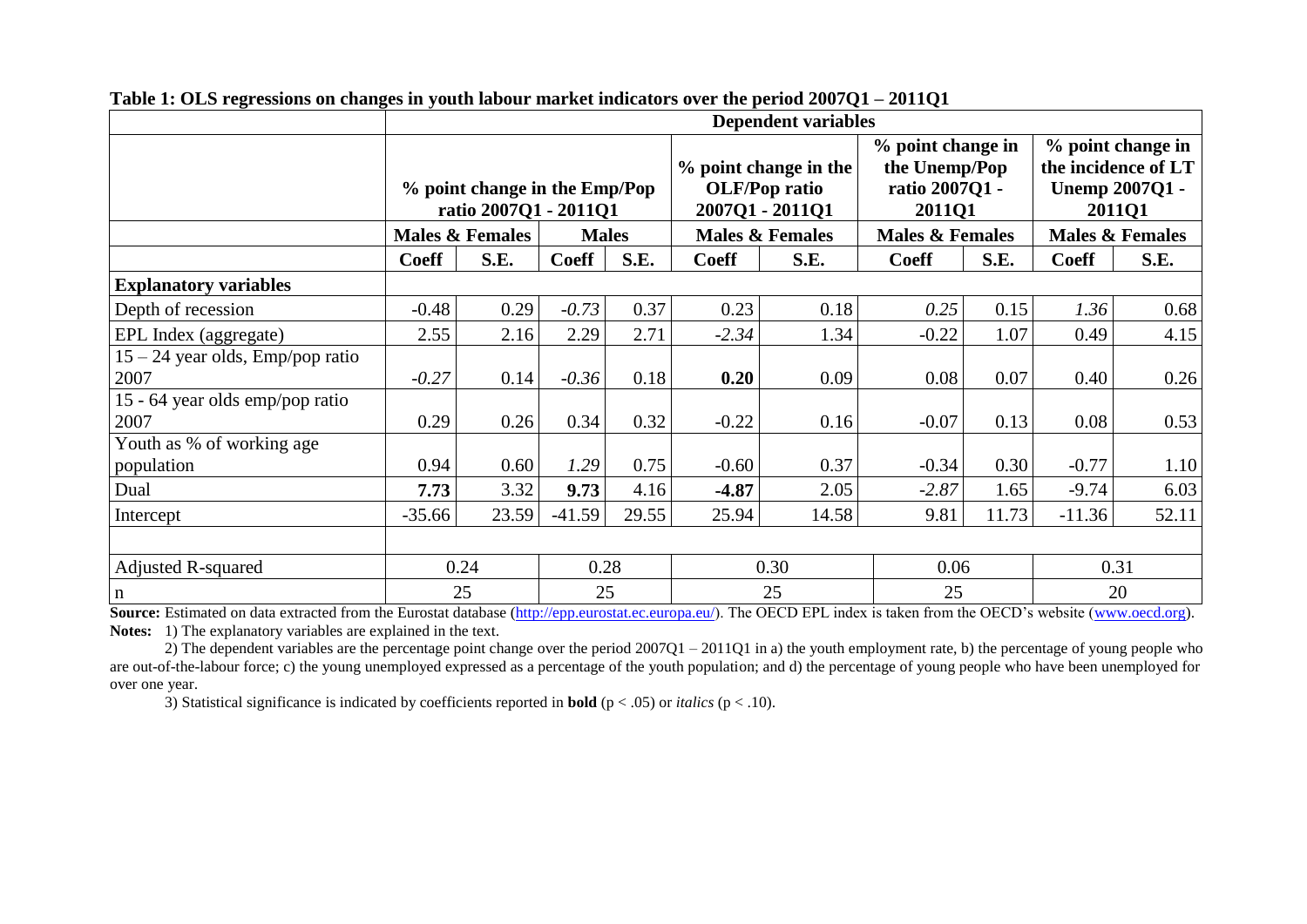countries over the period (Table 1). The Table reproduces the results of regressing the percentage point changes in the major youth labour market indicators, the youth employment-population ratio, the youth labour force (non-) participation rate, the youth unemployment–population ratio and the incidence of long-term unemployment amongst young people, over the period 2007Q1 – 2011Q1, on a small set of variables representing the depth of the recession, cohort crowding, and variables intended to capture institutional features of the labour market. Specifically, the depth of the recession variable is based on a four period moving average of a quarterly index of not seasonally adjusted real GDP (2000=100); the depth of the recession is defined as the difference between the high and low points of the series (for each country) between 2007Q1 and 2011Q1 thus measured. The other explanatory factors included are the OECD's EPL index for 2008, the youth and total working age employment rates in the first quarter of 2007, the percentage of young people in the working age population intended to capture cohort crowding, and a dummy variable capturing the countries in the sample which operate a dual apprenticeship system.<sup>10</sup>

The model is best thought of as descriptive rather than explanatory, however, the results are I believe both interesting and informative. Taking the results as whole, one may observe that the signs of coefficients are internally consistent; variables that are positively associated with employment changes are negatively associated with labour market exit and unemployment. With the exception of the employment-population ratio regression, for which results are also reported for young males, the Table reports estimates for males and females together. The employmentpopulation ratio estimation is typical of the gender separated results in that the effects of independent variables are generally stronger for males taken on their own, and is included mainly for illustrative purposes. The statistical significance of individual coefficients tends to be rather weak, however, this is not at all surprising given that this is a cross-section model with only 25 observations. Indeed, with the exception of the unemployment regression, which is singularly

 $10$  With the exception of the OECD's EPL index and the dual apprenticeship dummy, all the variables, explanatory and dependent, are derived from the Eurostat database [\(http://epp.eurostat.ec.europa.eu/\)](http://epp.eurostat.ec.europa.eu/). The OECD index is available form the OECD's website [\(www.oecd.org\)](http://www.oecd.org/).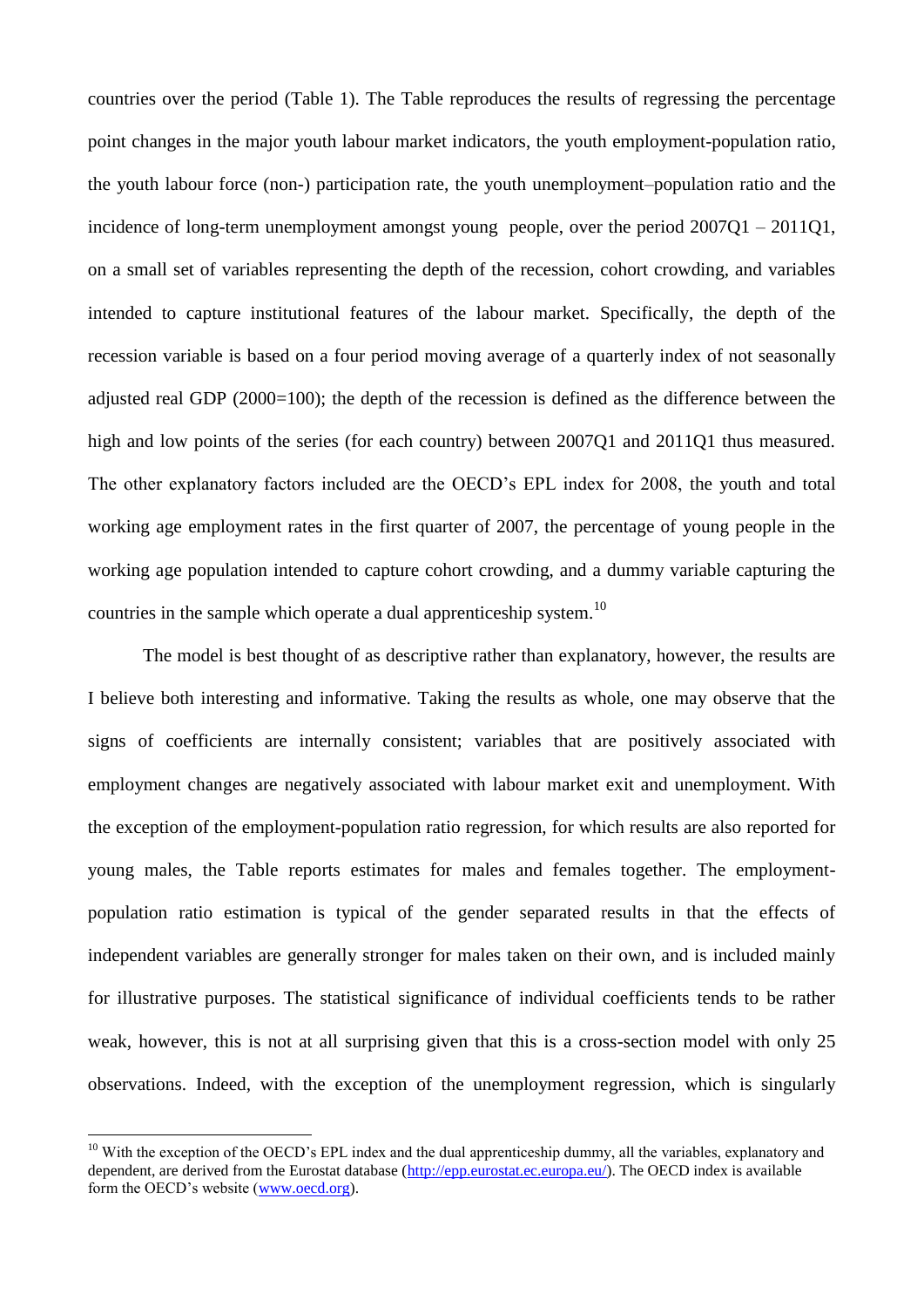statistically insignificant, the overall fit with R-squared values in the range 0.24 - 0.31 is surprisingly good in the circumstances.

As one would expect, the depth of the recession is negatively associated with changes in the youth employment-population ratio and positively with labour market exit as measured by the change in the out-of-the-labour-force/population ratio and the unemployment/population ratio, as well as contributing to increases in the incidence of long-term unemployment as was suggested in the purely graphical analysis reported above. The associations are statistically significant (at  $p <$ .10) in the case of male employment, unemployment and long-term unemployment incidence, however, the depth of the recession was neither the only nor perhaps even the key determinant of such movements.

Interestingly, the strength of employment protection seems to have had an, albeit weak, beneficent influence. The OECD's strength of EPL index is positively related to the change in employment and, even more important, negatively to labour market withdrawal and unemployment. This suggests that, in countries where EPL is strong, young people were less likely to become discouraged workers or unemployed. The general lack of statistical significance suggests caution here, yet the consistency of the sign is suggestive. Certainly, it does not support the idea that young people were additionally disadvantaged in countries with strong employment protection legislation.

The pre-recession employment-population ratio of 15-24 year olds is negatively related to changes in the youth employment-population ratio and positively to the other indicators. This in part depends on the ratio picking up educational participation. That is, youth employment fell less in countries with a larger secondary and tertiary educational participation rates. The overall employment rate, introduced as a control for the pre-recession state of the aggregate labour market, is positively related to changes in youth employment and, with the exception of long-term unemployment, negatively with the other indicators although in all cases the coefficients on this variable are not statistically significant.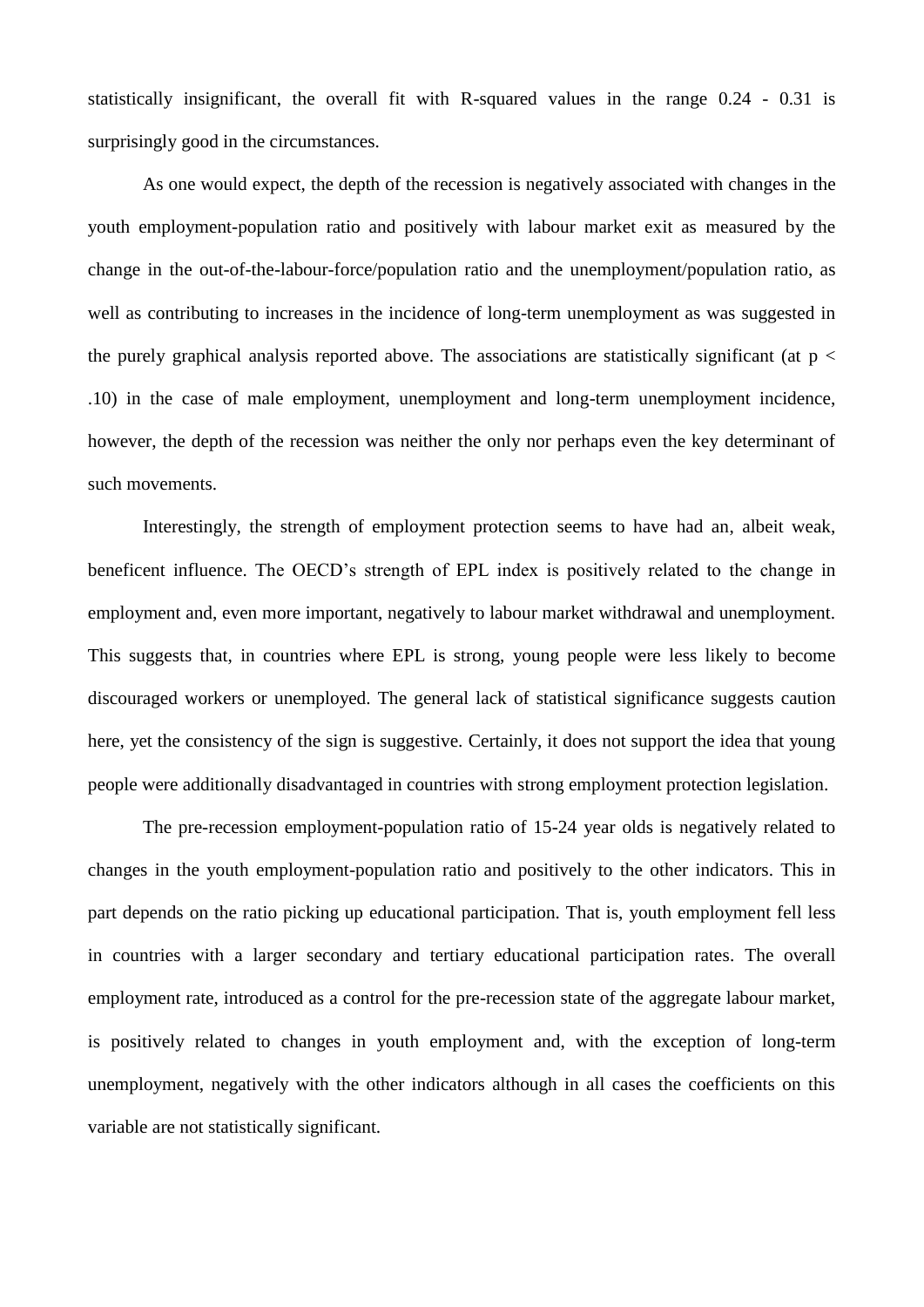Curiously, the relative size of the youth population is positively associated with employment changes and negatively with labour market withdrawal. This is not supportive of the cohort crowding hypothesis à la Korenman and Neumark (2000) and, indeed, is more in line with the findings of Shimer (2001) for the USA.

Finally, in order to partially control for country fixed effects, a dummy indicator was introduced for the four countries, Austria, Denmark, Germany and Switzerland, operating a dual apprenticeship system.<sup>11</sup> This variable is consistently statistically significant, and, as one might expect, is strongly associated with labour market success in terms of the maintenance of both employment and labour market attachment.

Taken as a whole, these results do not support the notion of larger negative effects of the recession in countries with stronger employment protection and more generally stronger institutional bases. The protected entry systems offered by the dual apprenticeship system seem to have been particularly effective in shielding young workers from the effects of the recession.

#### 3.2 *Time series analysis: rolling regressions*

It is possible to take the discussion farther by analysing changes over time in the relationship between key variables. By adopting a rolling regression approach one can look at the stability of the short-run relationship between economic growth and youth labour market indicators in what is essentially an Okun Law inspired environment. In recent years, much has been made of the interaction of economic and policy variables in determining labour market outcomes, and analysis of the stability of the economic growth-employment allows us to throw additional light on what has been happening during the current recession. $^{12}$ 

Specifically, equations of the form:

 $11$  Obviously, being a cross-section regression, a full set of country fixed effects would not be identified.

<sup>&</sup>lt;sup>12</sup> Indeed, much of the aforementioned Bassanini & Duval (2006) paper is taken up with a consideration of such interactions. For a recent treatment, see also, Sachs (2011).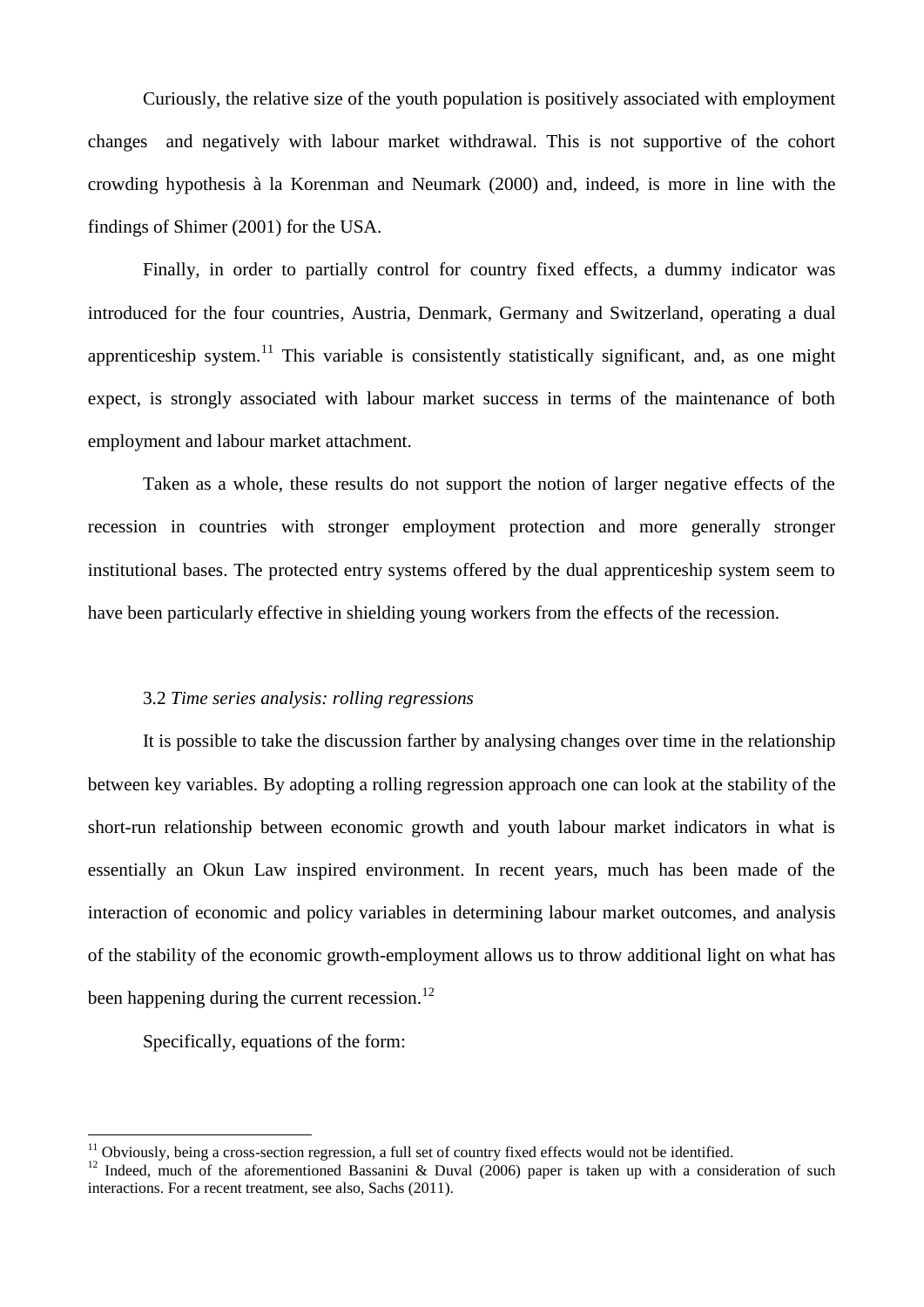$$
Ln(ER_{it}^{y}) = \alpha_i + \beta_i Ln(GDP_{it}) + \varepsilon_{it}
$$
\n(1)

where  $ER_{it}^y$  is the youth employment rate for country i at time t and  $GDP_{it}$  is an index of real GDP also for country i at time t, were estimated with rolling regressions for each EU country on quarterly data over 20 quarters from 1998Q1 until  $2011Q4<sup>13</sup>$ . The approach is similar in spirit to that adopted by the IMF (2010) and Cazes et al. (2011) although the key 'dependent' variable used here is the employment rate rather than the unemployment rate.

It is informative to split the relation into two parts; the reactivity of prime-age (25-49) adult employment to variations in real GDP, and the relationship between youth and adult employment rates, so that we also estimate two further equations:

$$
Ln(ER_{it}^a) = \alpha_i + \beta_i Ln(GDP_{it}) + \varepsilon_{it}
$$
\n<sup>(2)</sup>

and

<u>.</u>

$$
Ln(ER_{it}^{y}) = \alpha_i + \beta_i Ln(ER_{it}^{a}) + \varepsilon_{it}
$$
\n(3)

Where  $ER_{it}^a$  is the prime-aged adult (25-49) employment rate for country i at time t.<sup>14</sup>

Figure 7 illustrates the time trend in the mean value of the beta coefficients produced by estimating the three equations. One can observe that overall the elasticity of the youth employment rate with respect to GDP has risen over the period; from .06 in the first five year slice to .70 in the final period covering the recession in its entirety (so far). One can also observe from the Figure that the increase is largely driven by the increasing reactivity of youth employment to adult employment, which almost doubled over the period from 1.69 to 3.28, rather than by any substantial

 $13$  The employment rate is preferred to the unemployment rate, since it is more indicative of demand side changes in the youth labour market. For a discussion of this issue in this context, see, for example, O'Higgins (2010).

<sup>&</sup>lt;sup>14</sup> This of course ignores what was going on with older workers. Many of the countries have been, and many still are, undergoing reform of their pension systems which has often created countercyclical movements in employment rates amongst older workers (see, for example, O'Higgins, 2010). For this reason, they are excluded here.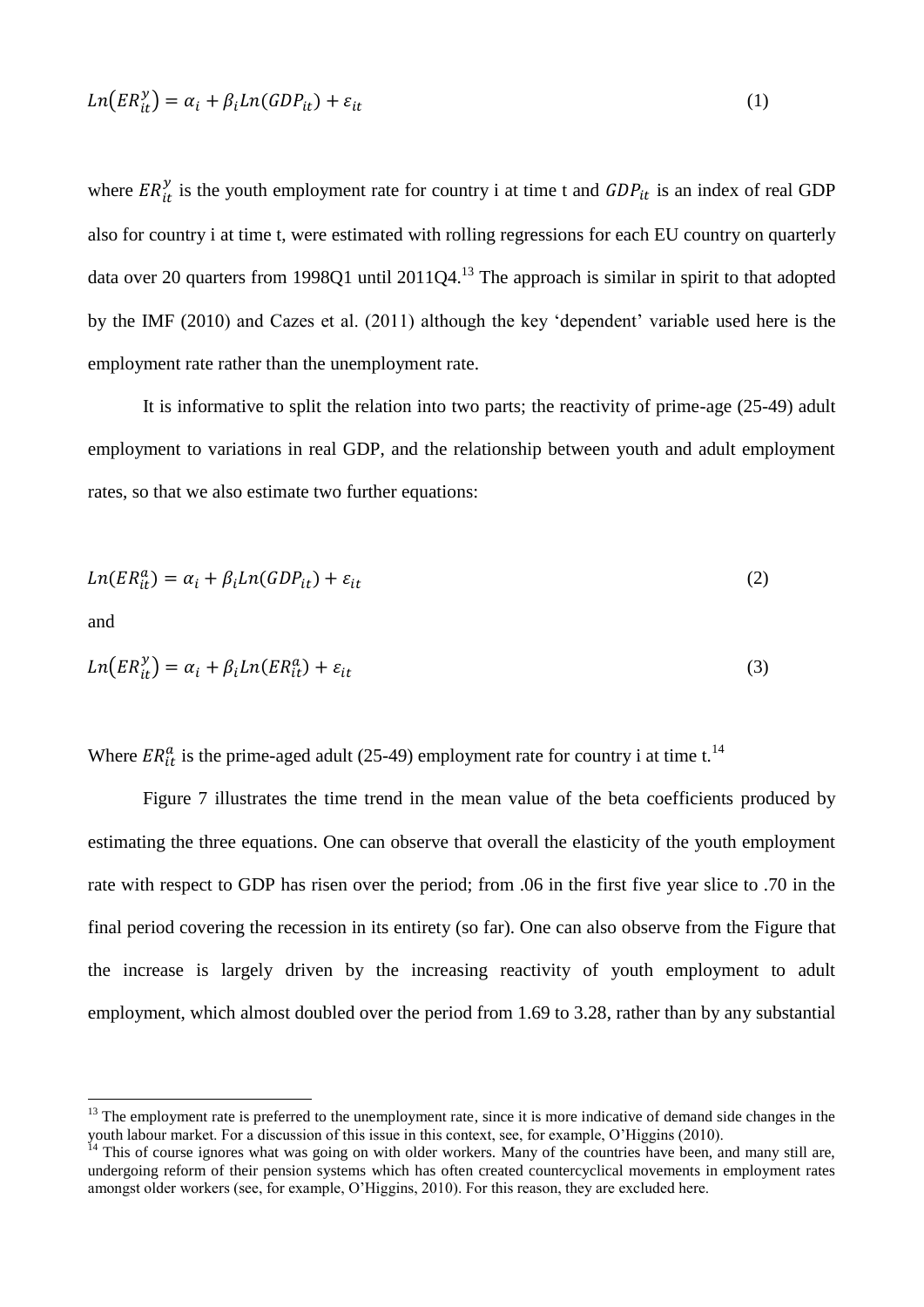rise in the elasticity of the adult employment rate with respect to GDP which did also increase although the change was much more moderate, from 0.16 to 0.24.



**Figure 7: Beta values for rolling regressions**  $(1) - (3)$ 

Source: Calculated from the Eurostat database, [http://epp.eurostat.ec.europa.eu](http://epp.eurostat.ec.europa.eu/) **Notes:** 1) The figure reports the beta values from estimates of rolling regressions on equations  $(1) - (3)$  in the text; specifically, YER/GDP is the elasticity of the youth employment rate to real GDP, AER/GDP is the elasticity of the adult employment rate to GDP and YER/AER is the elasticity of the youth employment rate to the adult rate. 2) reported dates on the x-axis are the last quarter of the 20 quarter estimation period.

Concentrating on the youth-adult employment rate relation, Table 2 reports, in order of the size of the elasticity, the elasticity of youth employment rates to the adult rate at the end of the period under consideration for each country.<sup>15</sup> The Table also reports the OECD's Employment Protection index (version 1) for temporary employment as well as the year of any recent reduction in the index.<sup>16</sup> One can immediately observe that out of the nine countries with an youth-adult employment elasticity of more than four, all but two, Italy and Spain, are characterised by the fact that they either have very little regulation of temporary contracts (with the OECD index  $\langle 1 \rangle$  or have recently relaxed the legislation on temporary contracts or both. The exceptions, Italy and Spain, are both characterised by the widespread introduction of temporary contracts in recent years, indeed, as was noted above, since the recession began almost all new hires in Italy are on the basis

<sup>&</sup>lt;sup>15</sup> Specifically, it reports the mean value of the youth-adult employment elasticity beta coefficient for the last four rolling regressions.

<sup>&</sup>lt;sup>16</sup> Version 1 is used because of the use of time series observations on this index.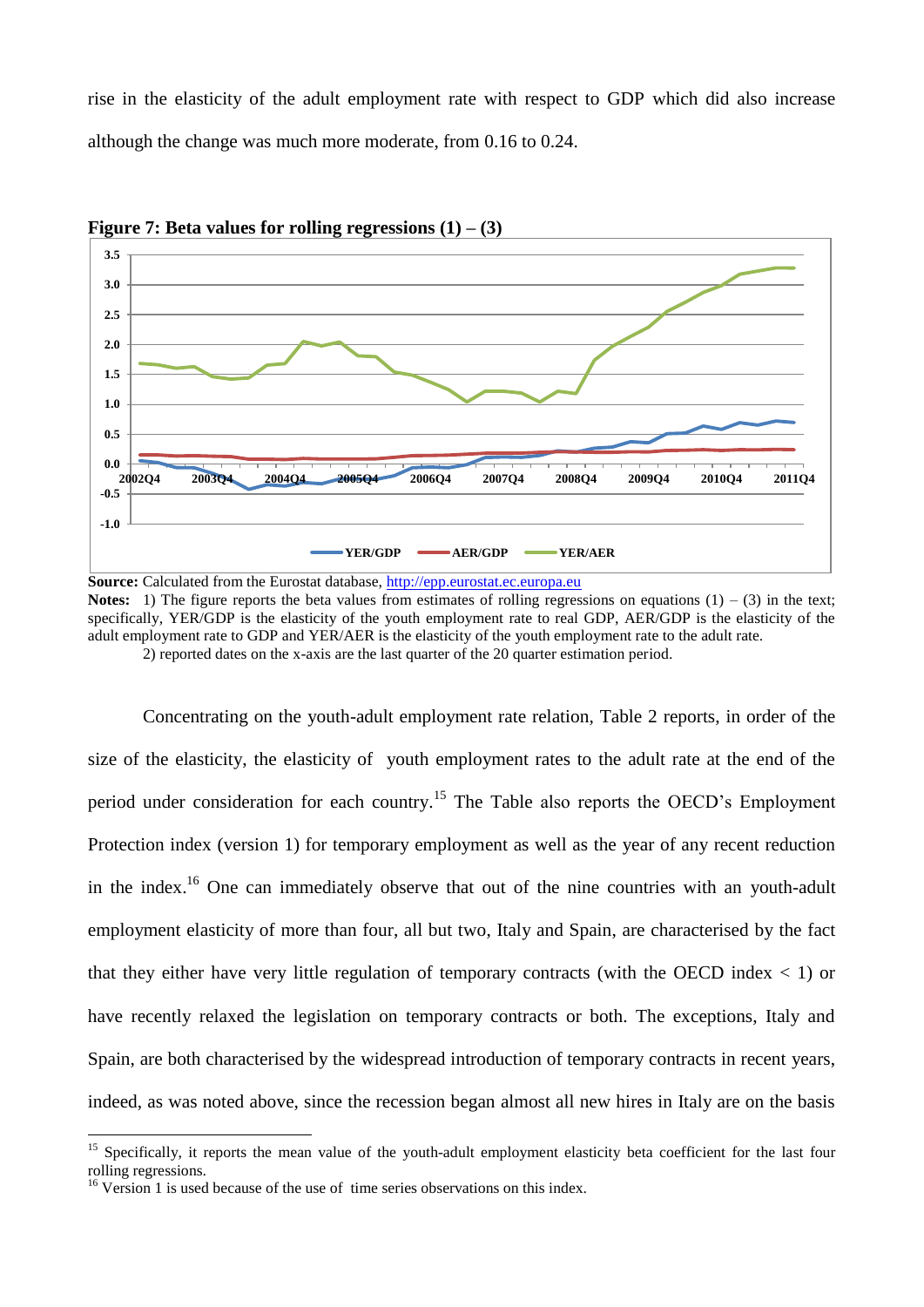|               | Table 2: Elasticity of the youth employment rate to the adult employment rate, 2007Q4 – |  |
|---------------|-----------------------------------------------------------------------------------------|--|
| <b>2011Q4</b> |                                                                                         |  |

|                       | End period youth-adult | <b>OECD EPL Index-</b><br>temporary employment | <b>Reduction in</b><br><b>OECD</b> index |
|-----------------------|------------------------|------------------------------------------------|------------------------------------------|
|                       | employment elasticity  | (2008)<br>1.75                                 | since 2007 (year)<br>2008                |
| <b>Finland</b>        | 6.63                   |                                                |                                          |
| <b>Sweden</b>         | 5.87                   | 0.88                                           | 2007                                     |
| Portugal              | 5.67                   | 2.13                                           | 2007                                     |
| <b>United Kingdom</b> | 5.52                   | 0.38                                           |                                          |
| <b>Italy</b>          | 5.09                   | 2.00                                           |                                          |
| <b>Czech Republic</b> | 5.07                   | 0.88                                           |                                          |
| <b>Spain</b>          | 4.39                   | 3.50                                           |                                          |
| <b>Slovakia</b>       | 4.19                   | 0.38                                           |                                          |
| <b>Ireland</b>        | 4.14                   | 0.63                                           |                                          |
| <b>Greece</b>         | 3.83                   | 3.13                                           |                                          |
| <b>Hungary</b>        | 3.79                   | 1.38                                           |                                          |
| <b>Slovenia</b>       | 3.22                   | 2.98                                           |                                          |
| Latvia                | 3.09                   | n.a.                                           |                                          |
| <b>Netherlands</b>    | 2.92                   | 1.19                                           |                                          |
| Romania               | 2.78                   | n.a.                                           |                                          |
| <b>Bulgaria</b>       | 2.67                   | n.a.                                           |                                          |
| Lithuania             | 2.63                   | n.a.                                           |                                          |
| <b>Denmark</b>        | 2.24                   | 1.38                                           |                                          |
| <b>Estonia</b>        | 2.23                   | n.a.                                           |                                          |
| <b>France</b>         | 2.21                   | 3.25 (2009)                                    | 2009                                     |
| <b>Austria</b>        | 1.90                   | 1.50                                           |                                          |
| <b>Poland</b>         | 1.84                   | 1.75                                           |                                          |
| <b>Belgium</b>        | 1.79                   | 2.63                                           |                                          |
| <b>Germany</b>        | 1.59                   | 1.25                                           |                                          |

**Source:** The first column of the table is based on the estimates produced by the rolling regressions applied to equation (3); the second and third columns are based on the OECD database [\(www.OECD.org](http://www.oecd.org/)

**Notes:** 1) The first column of the table reports the mean estimated elasticity for the last four periods of the rolling regressions covering the period 2007Q4 – 2011Q4.

2) The OECD EPL index employed is version 1 to allow comparison over time. See the OECD website for details.

if temporary contracts  $(O'Higgsins, 2011).$ <sup>17</sup> At the other end of the spectrum, one observes Austria, Denmark and, right at the bottom, Germany, three countries characterised by their moderate

<sup>&</sup>lt;sup>17</sup> Both Italy and Spain are also characterised by the so-called 'Mediterranean Labour Market Model' which has to do with the role of family, as opposed to the State, as the guarantor of the income of family members other than the principal (usually male) breadwinner. This has a number of implications which go beyond the scope of the current paper, but which include the greater difficulty of young Mediterraneans in accessing full-time permanent jobs. See, for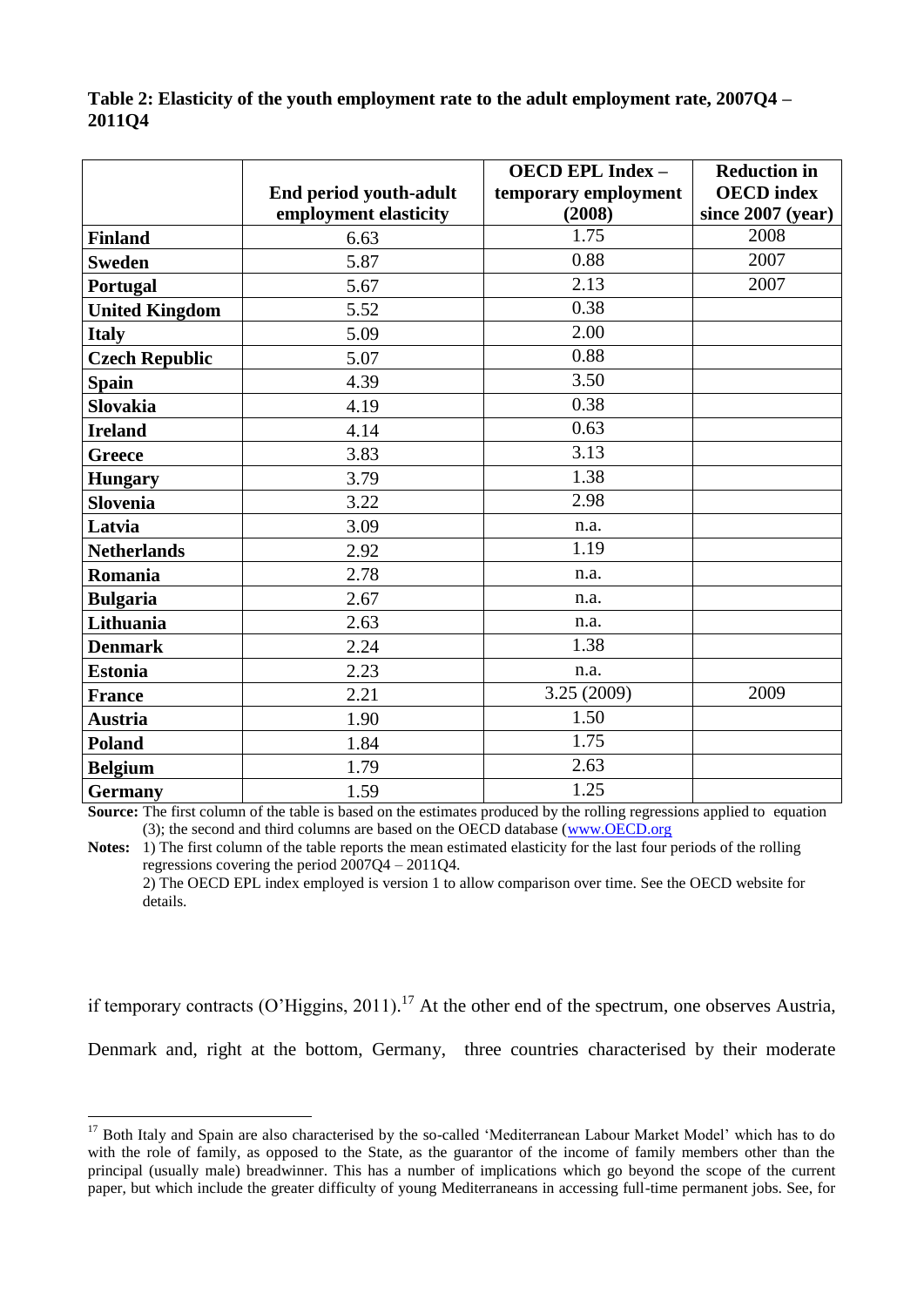regulation of temporary contracts and, above-all, their use of a dual apprenticeship system in facilitating the school-to-work transition.

It might be argued, indeed, it not infrequently is argued, that flexible employment contracts and particularly the widespread use of temporary contracts tend to amplify reactions in the labour market to variations in aggregate demand in both directions.<sup>18</sup> Thus, reductions in employment during a contraction of output are likely to be more severe in countries with weaker employment protection legislation. This affirmation has been amply verified during the current recession as is illustrated also by Table  $2<sup>19</sup>$ . The hopeful corollary that the recovery in output and employment will be quicker in flexible labour markets is much less obviously the case. Returning to the elasticity estimates produced by the rolling regressions, one would hope to observe the maintenance of a relatively substantial elasticity of youth employment with respect to both adult employment and GDP also during periods of expansion. However, examination of the elasticity estimates produced by the rolling regressions reveals that, for example, in the UK, for almost the entire period covered by the rolling regressions up until the onset of the recession, in other words during a period of output expansion in the UK, the elasticity of youth employment to GDP was actually negative.<sup>20</sup> In contrast, in Germany the elasticity of youth employment with respect to adult employment during

<sup>19</sup> See, amongst many others, O'Higgins (*op.cit.*).

example, O'Higgins (2008) for further discussion of some of behavioural implications of this in Italy, or OECD (2007) for an analysis of the situation in Spain.

 $18$  See, for example, IMF (2010). I have argued elsewhere that the evidence presented in support of this argument is, to say the least, rather weak (O'Higgins, 2010). A number of papers have looked at the direct effects of temporary employment at the individual level. See, for example, the collection of papers in the symposium in the *Economic Journal*, vol. 112, no. 480, 2002. Of the four substantive papers in the collection, three find negative effects of temporary employment (Blanchard and Landier, 2002; Booth et al., 2002 and Dolado et al., 2002) with only one (Holmlund and Storrie, 2002) suggesting a (partially) positive role. Although, the general picture has not changed subsequently, some analyses have found a positive role for temporary employment as a stepping-stone to permanent employment. For example, in their review of the literature, Zijl and Van Leeuwan (2005), report positive 'steppingstone' effect for temporary jobs in Germany, the Netherlands and Italy, but not for Spain. Zijl et al. (2011) analysing the situation in the Netherlands in more detail find that although temporary jobs do shorten unemployment durations, they do not lead to an increase in the likelihood of being in regular employment subsequently. In Italy several studies (for example, Ichino et al. (2005, 2008) and Barbieri & Sestito (2008)) have found a weak positive effect of temporary employment on the chances of finding permanent employment, although Gagliarducci (2005) finds that the intermittence of work experience associated with temporary work tends to impede the transition to permanent employment and Berton et al. (2008) whilst noting that the probability of the transition to permanent employment is higher from temporary employment than unemployment, they also observe that the existence of strong state dependence or persistence in temporary employment; particularly, for young people, there is a tendency towards 'permanent precariousness' with new labour market entrants becoming trapped in repeated short-term contracts.

<sup>&</sup>lt;sup>20</sup> To be precise, the estimated elasticity of youth employment to GDP produced by the rolling regressions is negative in the UK for the regressions with end periods between 2003Q2 and 2009Q1 inclusive.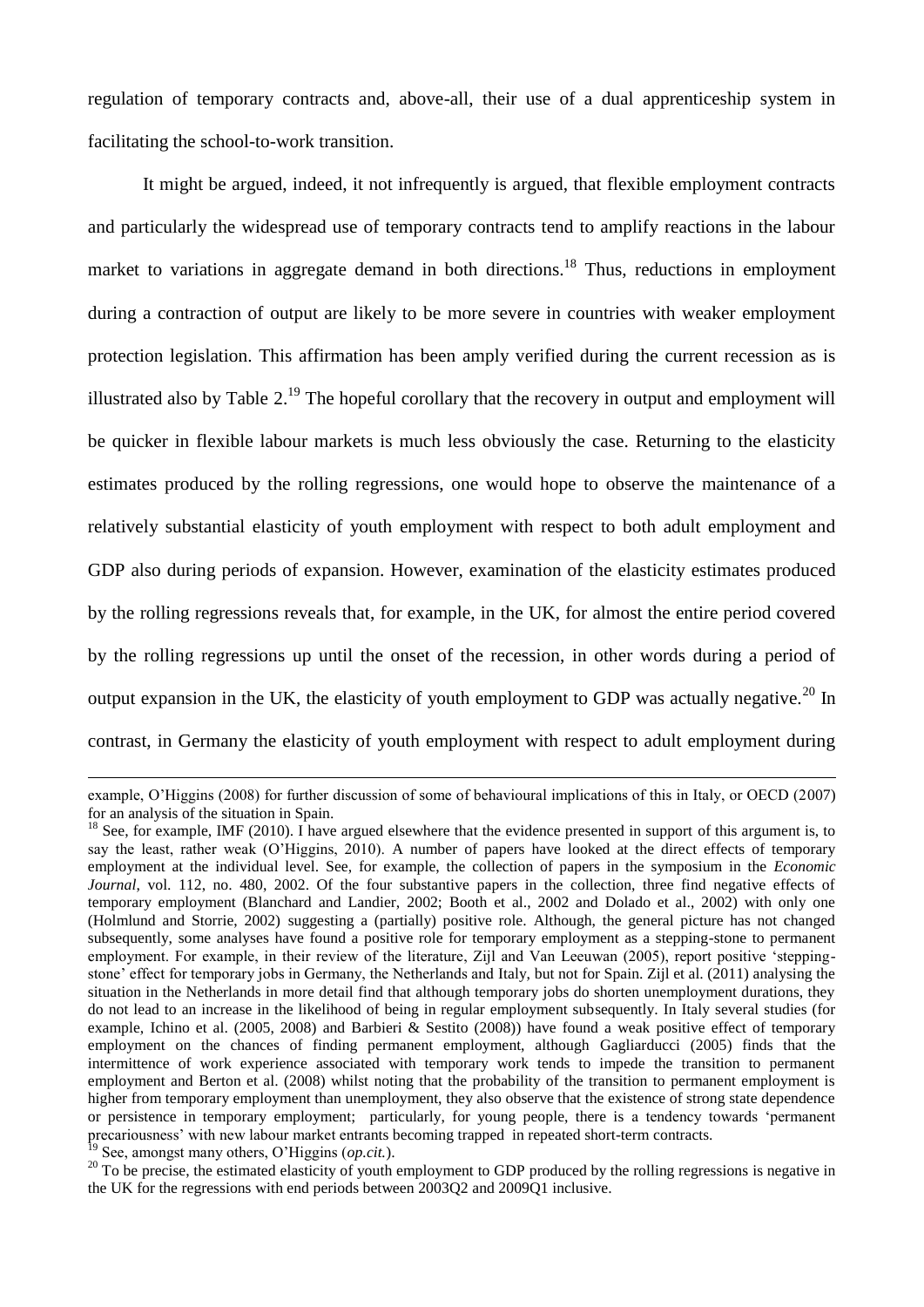the first five years of the new millennium, a period of moderate positive economic growth in Germany, remained above 3, reaching a peak of 3.6, or more than twice the end-period elasticity estimated during the current recession. Thus, in the UK the short-run elasticity of youth employment was negative so that youth and adult workers were effectively substitutes, not complements with more adult employment corresponded to less, not more, youth employment. In Germany, younger and prime-age workers were complements so that increases in adult employment were accompanied by increases in youth employment during a period of positive growth.

In any event, the rolling regressions allow a further understanding of some of the dynamic processes underlying the cross-country differences in the reactions of youth labour markets to the current recession. Differences observable across countries in the relationship between youth employment and unemployment on the one hand, and the severity of the recession on the other, are largely attributable to differences in the reactivity of youth employment to adult employment, which, in countries with flexible labour markets, tends to be substantial. Thus, for example, the explanation of why similar falls in GDP in Ireland (-12%), Poland (-11%) and Romania (-11%) resulted in such differing falls in youth employment (-53% in Ireland, - 16% in Poland and -9% in Romania) lies principally in the responsiveness of youth employment to adult employment, or, in other words, to aggregate labour demand. In turn, the explanation for differing elasticities of youthto-adult employment can largely be explained in terms of the institutional structure of youth labour markets and in particular, the relative ease with which temporary contracts allow adjustment at the margin through the hiring and firing of young workers. $^{21}$ 

#### **4. Conclusions**

1

This paper has examined some of the key characteristics of the effects of the current Great Recession on the labour market experiences of young people in the EU. It was argued that young people were hit particularly hard by the recession. The key element of this argument was that the

 $21$  Based on the moving average of real GDP employed in the regression analysis reported in table 2.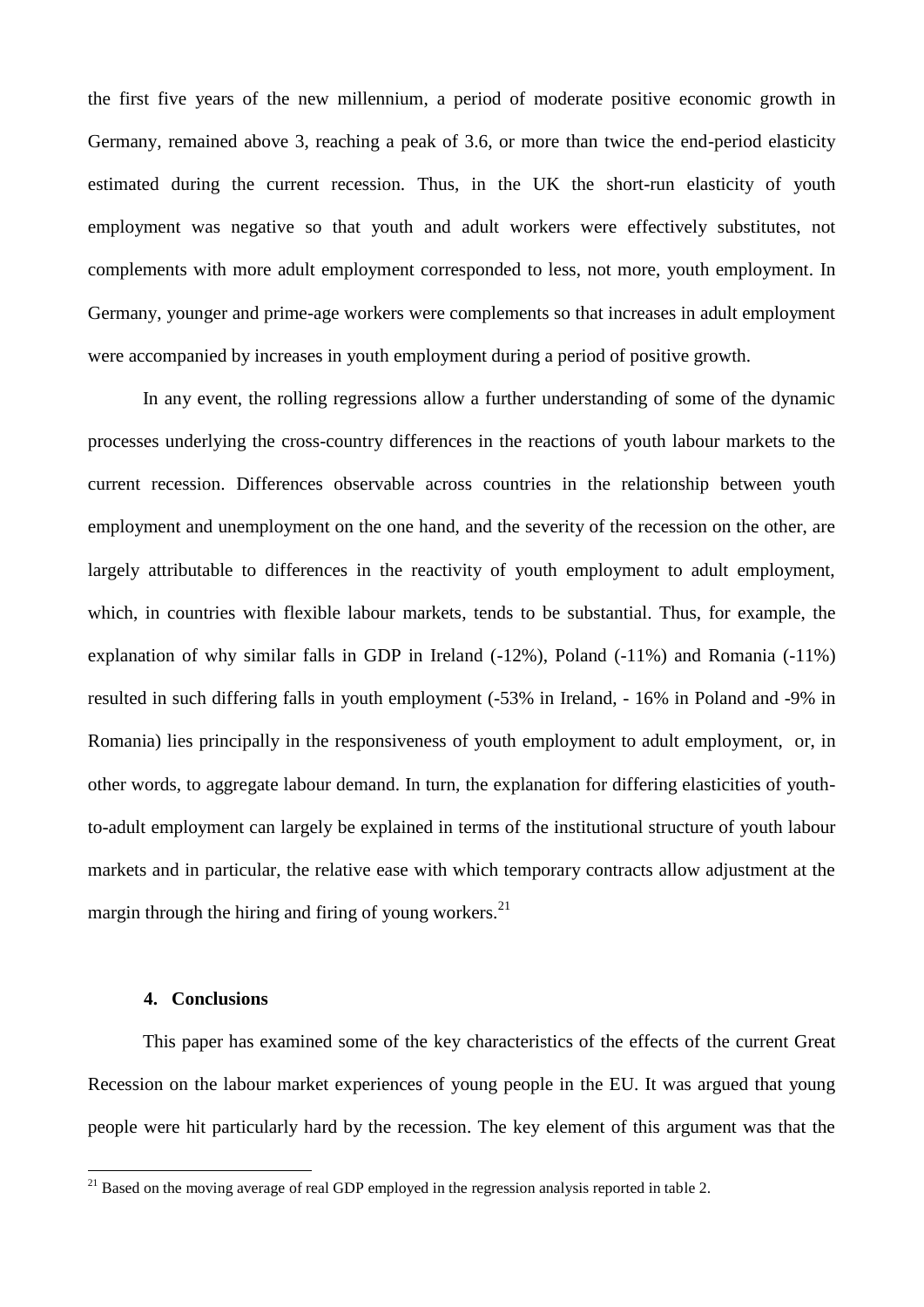recession has seen an upsurge in the incidence of long-term unemployment amongst young people at a much faster rate than has occurred amongst prime-aged workers. Also of note, during the recession, the incidence of temporary employment amongst young workers has continued to rise, becoming the dominant form, in some countries almost the only form, of new employment contracts for young people.

This aspect is of some concern because the cross section and time series analyses both suggest that the youth employment loss arising from the recession was reduced in countries with stronger not weaker employment protection legislation. Moreover, the analysis of the countryspecific coefficients in the rolling regressions for the period prior to the recession further suggests that the strongly negative adjustment of youth employment in countries with relatively flexible labour markets prompted by the recession was not counterbalanced by a strong positive adjustment of youth employment to the growth in aggregate labour demand in the period of expansion prior to the downturn. This bodes ill for the future of youth employment growth if and when the 'Great Recovery' starts also in the light of the significant increases in the incidence of long-term unemployment which has accompanied this Great Recession.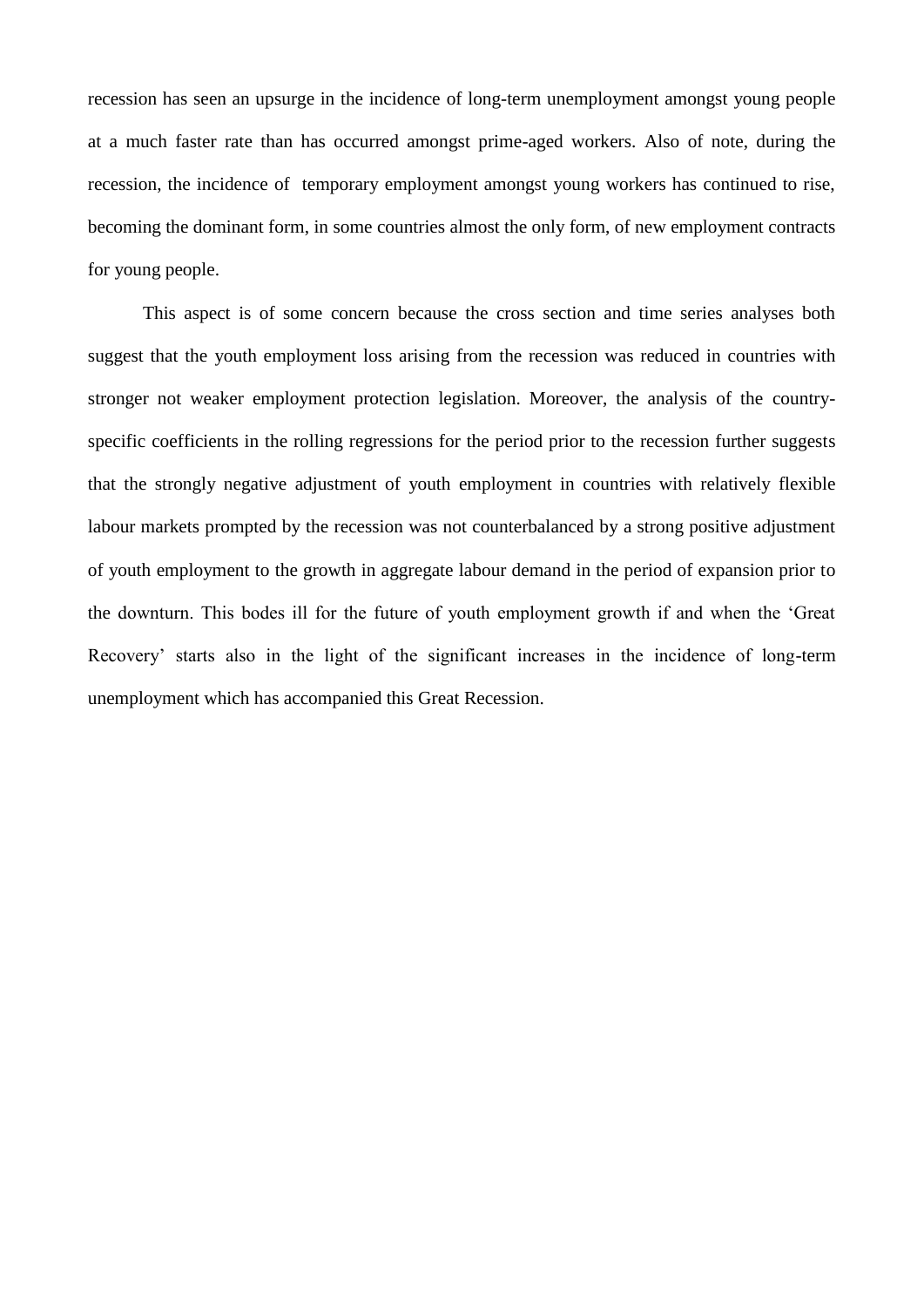### *References*

Barbieri, G. and Sestito, P. 2008: Temporary workers in Italy: Who are they and where they end up. *Labour* 22: 127-166.

Bassanini, A. and Duval, R. 2006: Employment patterns in OECD countries: Reassessing the role of policies and institutions. OECD Social, Employment and Migration Working papers no. 35.

Bertola, G., Blau, F.D. and Kahn, L.M. 2007: Labor market institutions and demographic employment patterns. *Journal of Population Economics* 20: 833-867.

Berton, F., Devicienti, F. and Pacelli, L. 2008: Temporary jobs: Port of entry, trap or unobserved heterogeneity? Laboratorio Riccardo Revelli Working Paper no. 79.

Blanchard, O. and Landier, A. 2002: The perverse effects of partial labour market reform: Fixedterm contracts in France. *Economic Journal* 112: F214-F244.

Booth, A.L., Francesconi, M. and Frank, J. 2002: Temporary jobs: Stepping stones or dead ends? *Economic Journal* 112: F189-F213.

Cazes, S., Verick, S. and Al Hussami, F. 2011: Diverging trends in unemployment in the United States and Europe: Evidence from Okun's law and the global financial crisis. ILO Employment Working Paper no. 106.

Choudhry, M., Marelli, E. and Signorelli, M. 2012: Youth unemployment and the impact of financial crises. Forthcoming *International Journal of Manpower* 33.

Clark*,* K. B. and Summers*,* L. H. 1982: The dynamics of youth unemployment. NBER Working Paper Series no 0274.

Cockx, B. and Picchio, M. 2011: Scarring effects of remaining unemployed for long-term unemployed school-leavers. Institute de Recherches Économiques et Sociale de L'Université catholique de Louvain, Discussion Paper 2011-32.

Dolado, J.J., García-Serrano, C. and Jimeno, J.F. 2002: Drawing lessons from the boom of temporary jobs in Spain. *Economic Journal* 112: F270-F295

European Commission, 2009: *Employment in Europe 2009*. European Commission: Brussels.

European Commission, 2010: *Employment in Europe 2009*. European Commission: Brussels.

Gagliarducci, S. 2005: The dynamics of repeated temporary jobs. *Labour Economics* 12: 429-448.

Gregg, P. 2001: The impact of youth unemployment on adult unemployment in the NCDS. *Economic Journal* : F626-E653.

Gregg, P. and Tominey, E. 2005: The wage scar from male youth unemployment. *Labour Economics* 12: 487–509.

Holmlund, B. and Storrie, D. 2002: Temporary work in turbulent times: The Swedish experience. *Economic Journal* 112: F245-F269.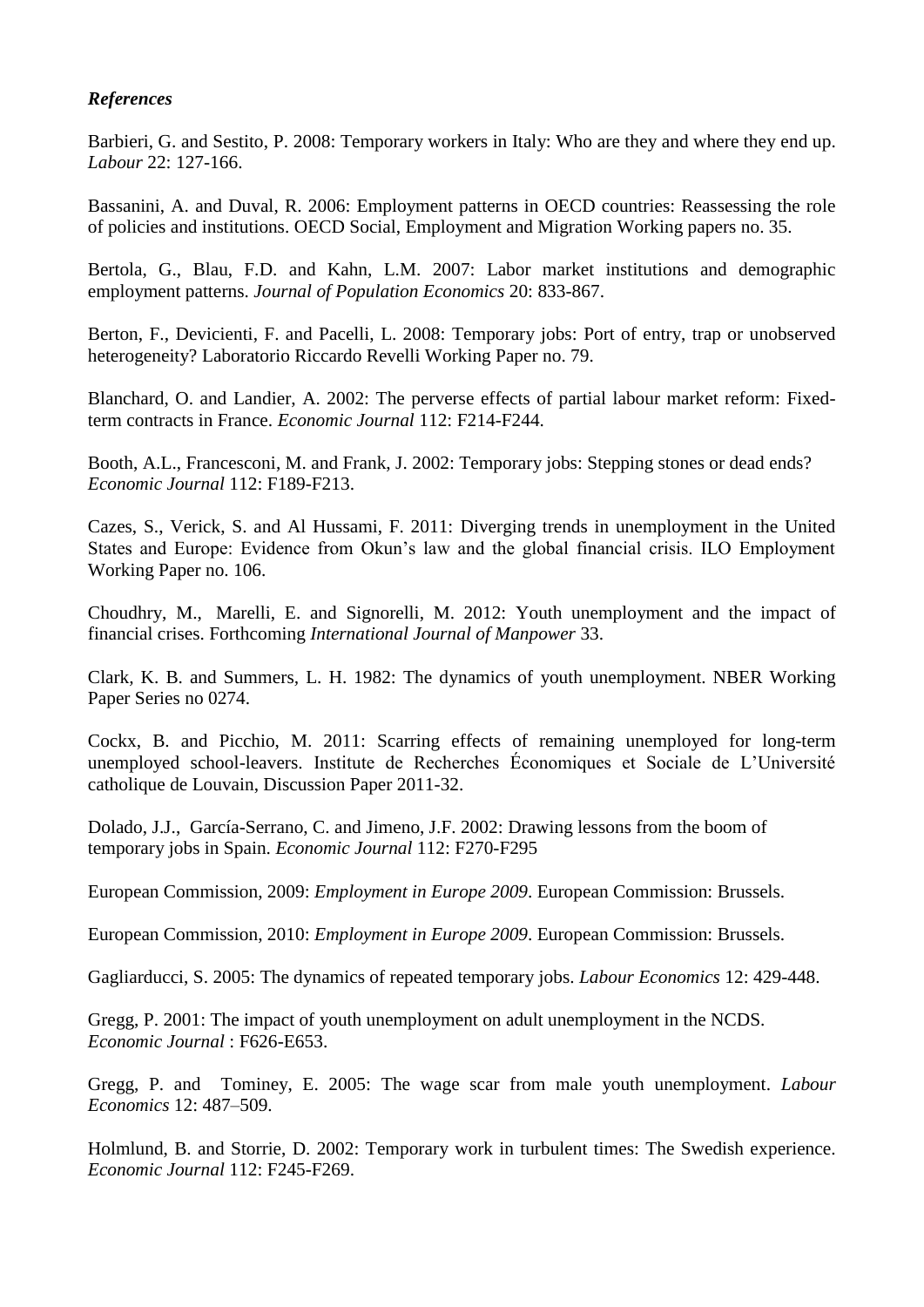Ichino, A., Mealli, F. and Nannicini, T. 2005: Temporary work agencies in Italy: A springboard toward permanent employment? *Giornale degli Economisti e Annali di Economia* 64: 1-27.

Ichino, A., Mealli, F. and Nannicini, T. 2008: From temporary help jobs to permanent employment: What can we learn from matching estimators and their sensitivity*? Journal of Applied Econometrics* 23: 305-327.

IMF. 2009: *World economic outlook: Crisis and recovery,* IMF: Washington D.C..

IMF. 2010: *World economic outlook: Rebalancing growth.* IMF: Washington D.C..

Jimeno, J.F. and Rodriguez-Palenzuela, D. 2002: Youth unemployment in the OECD: Demographic shifts, labour market institutions, and macroeconomic shocks. ECB Working paper no. 155, June.

Korenman, S. and Neumark, D. 2000: Cohort crowding and youth labor markets: A cross-national analysis. in D. Blanchflower and R. B. Freeman (ed.s), *Youth Employment and Joblessness in Advanced Countries*. University of Chicago Press: Chicago.

O'Higgins, N. 1997: The challenge of youth unemployment. *International Social Security Review*  50: 63-93.

O'Higgins, N. 2001: *Youth unemployment and employment policy: A global perspective.* ILO: Geneva.

O'Higgins, N. 2008: Still with us after all of these years: Trends in youth labour market entry, home-leaving and human capital accumulation in Italy 1993-2003. in G. DeFreitas (ed.), *Young Workers in the Global Economy: Job Issues in North America, Europe and Japan,* Edward Elgar: Cheltenham.

O'Higgins, N. 2010: The impact of the economic and financial crisis on youth employment: Measures for labour market recovery in the European Union, Canada and the United States*.* ILO: Employment Working Paper No. 70.

O'Higgins, N. 2011: Italy: Limited policy responses and industrial relations in flux, leading to aggravated inequalities, in Vaughan-Whitehead (ed.) *Inequalities in the world of work: The effects of the crisis*. Edward Elgar: Cheltenham.

Rice, P. 1986: Juvenile unemployment, relative wages and social security in Great Britain. *Economic Journal* 96: 352-374.

Ryan, P. 2001: The school-to-work transition: A cross-national perspective. *Journal of Economic Literature* 39: 34-92.

Sachs, A. 2011: Institutions and unemployment: Do interactions matter? ZEW Discussion Paper no. 11-057.

Shimer, R. 2001: The impact of young workers on the aggregate labour market," *Quarterly Journal of Economics* 116: 969-1007.